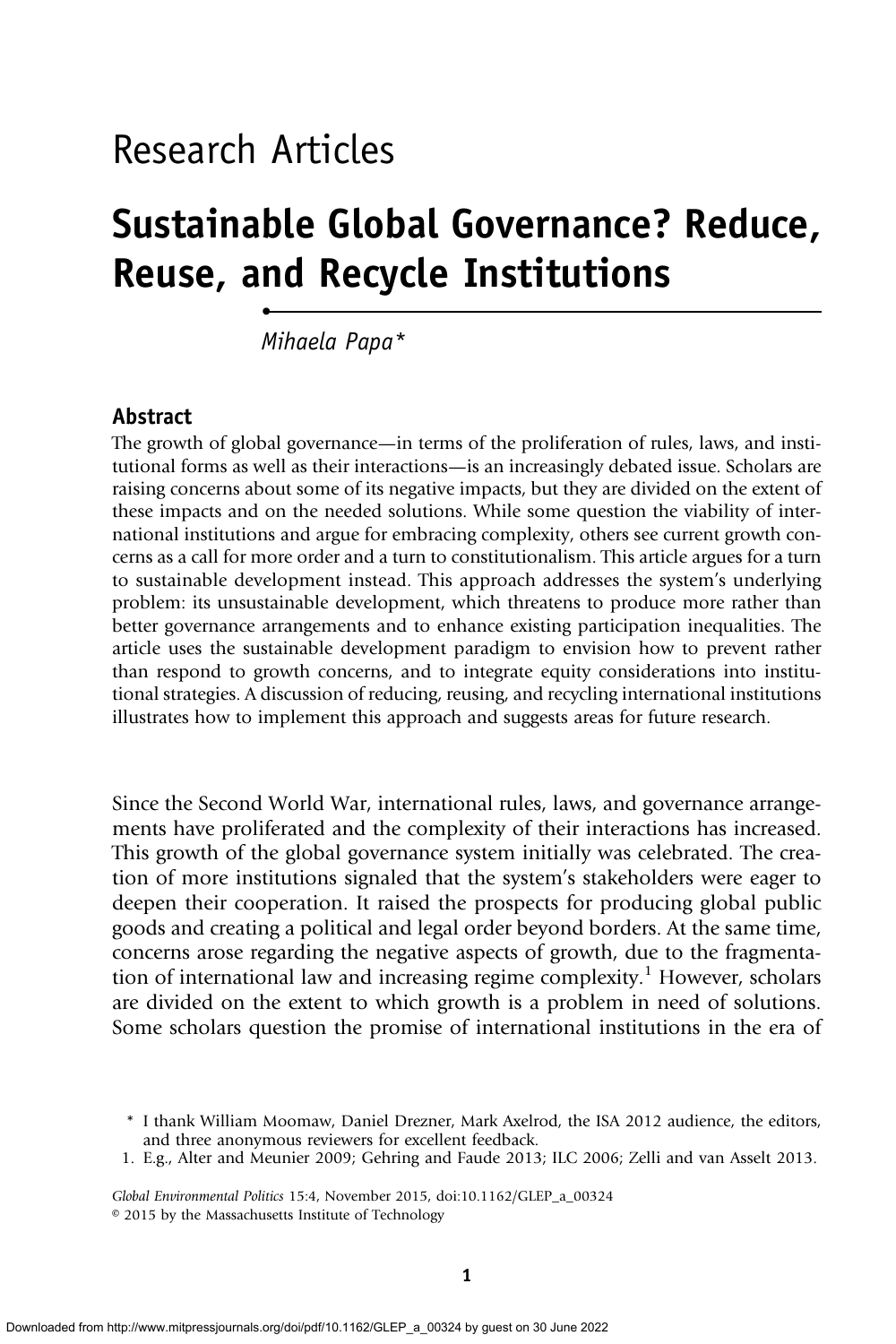institutional density and argue for embracing complexity, while others see current growth concerns as a call for more order and a turn to constitutionalism.<sup>2</sup>

This conceptual article contributes to the debate by proposing and discussing an alternative way of thinking about possible solutions—a turn to sustainable development (SD). Examining the system of global governance through the SD lens promises three key advances. First, SD can serve as a guiding framework around which debates about the system's growth can be structured. International lawyers tend to emphasize problems with the unity and coherence of international law in this era of fragmentation, whereas international relations scholars question the effectiveness of international institutions, their constraints on powerful actors, and inter-institutional management. However, as this article argues, both communities are concerned with incentives that lead to more growth rather than better governance outcomes: to cope with fragmentation/ complexity, actors pursue growth-enhancing institutional strategies, which then create more fragmentation/complexity. This underlying structural issue raises concerns that the system's evolution is undermining the benefits of institutionalization and putting weaker actors at a disadvantage in the long term.

Second, the SD paradigm provides conceptual tools for examining how to transition the system from its current growth-oriented trajectory into a more sustainable one. This article employs a conceptual metaphor method, which uses insights from the SD domain to discuss how to prevent unsustainable growth and address equity concerns in the global governance domain. Unlike previous work calling for "sustainable" governance that argues for more robust structures and new mechanisms to address ever more serious environmental challenges, this article treats global governance itself as a vulnerable global common good and explores whether the SD paradigm can help rethink its trajectory.<sup>3</sup> This argument seeks to provoke a debate on approaching global governance from an SD perspective at a time when SD is experiencing both renewed contestation and revival through the post-2015 development agenda.

Third, this article examines how an SD approach might look like in practice. Scholars often observe that there is "no institutional clean slate," <sup>4</sup> because every problem arises against a backdrop of prior institutionalization, and they examine how to navigate the politics of "dirty" situations. The SD approach seeks to prevent the system from getting "dirtier." This approach is illustrated by applying the reduce-reuse-recycle principles of waste management to international institutions.

The proposed SD approach underscores the importance of conceptualizing the system's various stakeholders as stewards of global governance, focusing on the quality of regulatory mechanisms and ensuring that the system does not create

4. Raustiala and Victor 2004, 296.

<sup>2.</sup> Drezner 2009; Dunoff and Trachtman 2009.

<sup>3.</sup> E.g., George 2007; Weiss et al. 2009; organizations like the Foundation for Democracy and Sustainable Development and the World Economic Forum's Global Agenda Council on Governance for Sustainability.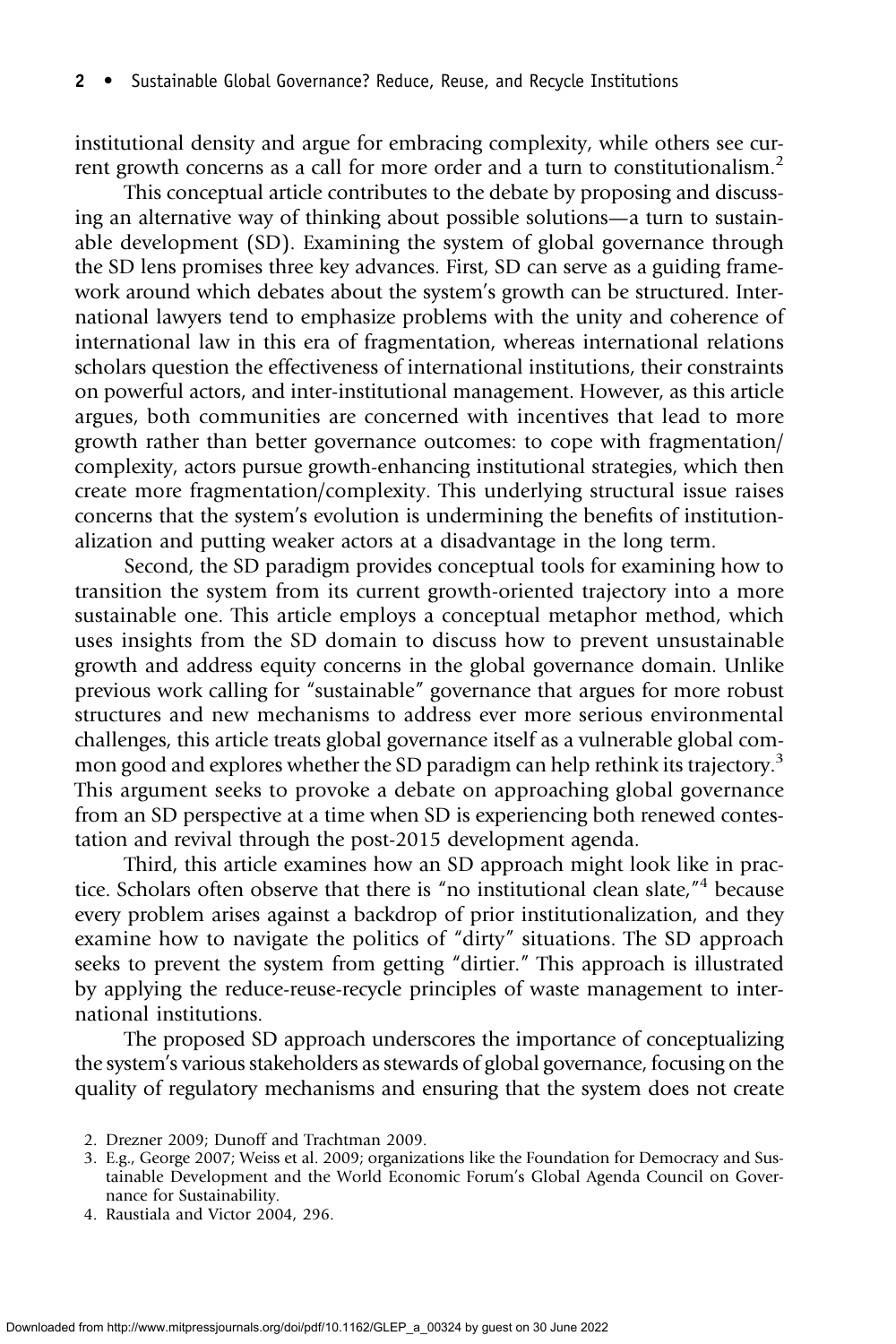additional equity concerns. Theoretically, this approach contributes to analyzing institutional choices and their implications in the context of institutional density. It also raises important practical policy considerations at a time when the BRICS (Brazil, Russia, India, China, and South Africa) countries are reshaping global governance and creating a new set of international institutions. The article concludes that the SD approach can help mitigate growth concerns, but its implementation raises significant negotiation challenges and normative dilemmas.

# International Relations and International Law Perspectives

International organizations were a rarity only a hundred years ago, but now there are over 7,000 intergovernmental and 58,000 nongovernmental organizations.<sup>5</sup> In addition, more informal intergovernmental organizations, such as G-7/8 or G-20, operate without a permanent secretariat.<sup>6</sup> The number of third party institutions for dispute settlement has grown to over 140 international courts and tribunals and other quasi-judicial bodies.<sup>7</sup> Although growth has recently slowed down, messy, "spaghetti bowl"–like prisms of entangled laws and regulations characterize many issue areas. $8$  Global environmental politics is a prime example, with over 1,100 multilateral and 1,500 bilateral environmental agreements.<sup>9</sup> A rich literature has focused on growth, particularly in the context of the fragmentation of international law and regime complexity. This section focuses on the downsides of growth, to set the stage for discussing possible solutions.

## Downsides of Growth

The idea that unchecked expansion of international law may have negative consequences that require global attention is not new. Realizing that the customary international law of treaties had grown, the International Law Commission (ILC) placed the issue of its codification on the agenda in 1949. Some scholars then observed that the conflict of lawmaking treaties was an inevitable result of the growth of international law and suggested the formulation of principles to resolve such conflict.<sup>10</sup> The 1969 Vienna Convention on the Law of Treaties (VCLT) provided a regulatory response, clarifying the relationships among treaties and treaty prioritization when joint compliance was impossible. However, the further growth of legal norms, international organizations, and international courts and tribunals, as well as their increasing specialization, resulted

6. Vabulas and Snidal 2013.

- 8. Abbott et al. (forthcoming); Bhagwati 1995.
- 9. Mitchell 2013.
- 10. Jenks 1953, 405.

<sup>5.</sup> Union of International Associations (UIA) 2013.

<sup>7.</sup> Romano 2011.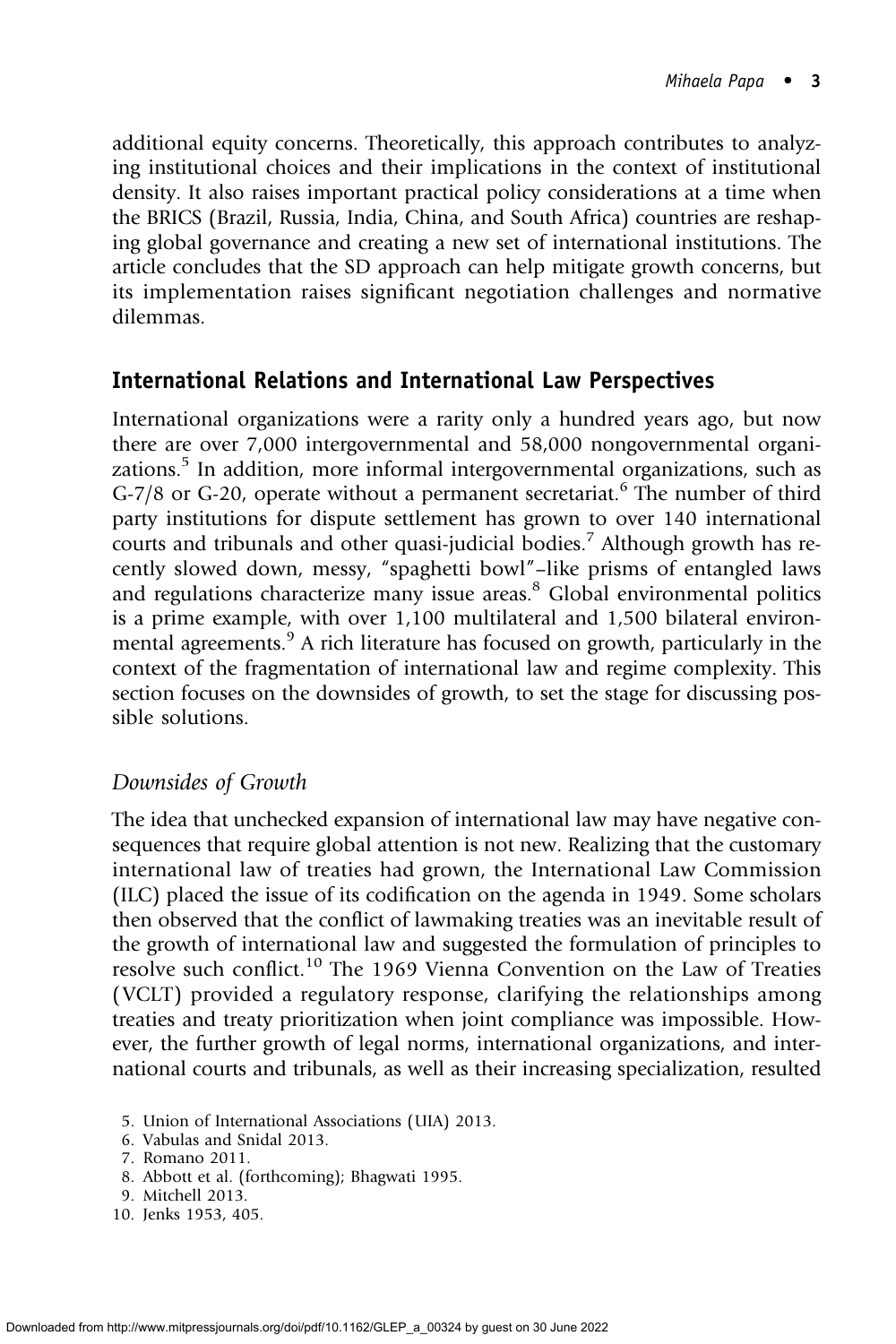in new tensions. The President of the International Court of Justice (ICJ), Gilbert Guillaume, argued at the UN General Assembly in 2001 that the proliferation of international courts might jeopardize the unity of international law and, as a consequence, its role in interstate relations. $11$  The ILC examined the risks of fragmentation due to concerns about "the rise of specialized rules and rule-systems that have no clear relationship to each other. Answers to legal questions become dependent on whom you ask, what rule-system is your focus on.<sup>"12</sup> This dynamics was evident in cases where specialized courts—the European Court of Human Rights (ECHR) and the International Criminal Tribunal for the Former Yugoslavia  $(ICTY)$ —diverged on legal issues from the ICJ.<sup>13</sup> Problems have also been apparent in conflicts between two specialized fields of law—for example, trade law and environmental law, witnessed in disputes over food safety measures and the precautionary principle in the World Trade Organization's dispute settlement.<sup>14</sup> Sequential and parallel proceedings have threatened the finality of rulings, leading to situations in which one party makes progress in its preferred tribunal while the other party turns to another body and wins the case, or in which the same facts lead to different awards.<sup>15</sup>

Although the bulk of the early fragmentation debate considered growth concerns a threat to the unity of international law as a legal system, this framing soon came under attack. The quest for unity was criticized as the ICJ's turf ambition to act as a global supreme court, and the idea that it could establish such an authority and become a referee in conflicts among international tribunals was politically unrealistic.<sup>16</sup> Unity also appeared overrated, because the cross-fertilization of different sectors of law can potentially reduce compartmentalization rather than change the fundamentals of general international law.<sup>17</sup> Since pluralism is the key feature of the social complexity of a globalizing world, conflicts seemed to reflect actors' diverse goals.<sup>18</sup> As a result, fragmentation has been increasingly framed as an incoherence problem, impacting the stability and legitimacy of the broader system.<sup>19</sup> The ILC examined the substantive aspects of fragmentation in light of the hierarchy of norms and the VCLT, but it

- 11. Guillaume 2001.
- 12. ILC 2006, 245, para. 483.
- 13. Loizidou v. Turkey, 310 ECHR (ser. A), March 23, 1995; Prosecutor v. Tadic ( Judgement). Case No. IT-94-1-A. 38 ILM 1518, ICTY, Appeals Chamber, July 15, 1999; see generally ILC 2006, 30, para. 47.
- 14. European Communities—Measures Concerning Meat and Meat Products (Hormones), February 13, 1998, WT/DS26/AB/R, WT/DS48/AB/R, paras. 123–125.
- 15. Mexico-Tax Measures on Soft Drinks and Other Beverages, Appellate Body Report, WT/DS308/ AB/R, March 6, 2006, and Panel Report WT/DS308/R, October 7, 2005; North American Free Trade Agreement, US-Can-Mex, December 17, 1992, 32 ILM 289, 1993. For different awards, cf. Lauder v. The Czech Republic, Final Award, September 3, 2001, 9 ICSID Reports 66, and CME v. The Czech Republic, Partial Award, September 13, 2001, 9 ICSID Reports 121.
- 16. Koskenniemi and Leino 2002.
- 17. Prost and Clark 2006.
- 18. Fischer-Lescano and Teubner 2004.
- 19. See ILC 2006, whose conclusions, para. 14(1), acknowledge that international law is a legal system rather than a random collection of norms.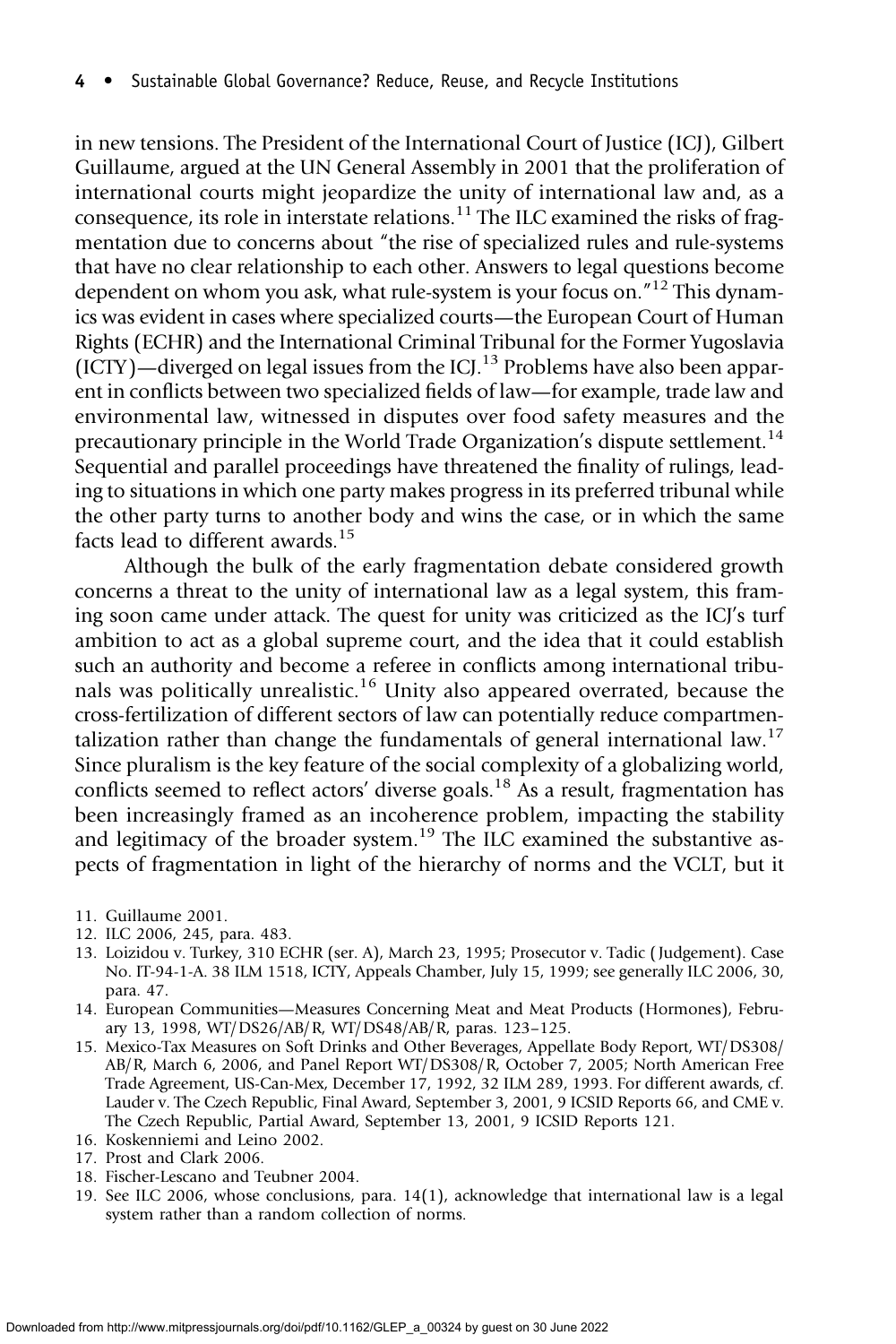did not deal with questions related to the interactions among tribunals or the changes they would need to implement to address fragmentation. Tribunals facing fragmented international law now seek to apply it in a coherent way, but this leads to attempts to re-create or redefine international law, resulting in more fragmentation.<sup>20</sup>

The notions of unity and coherence prevalent in international legal scholarship are foreign to international relations scholars, who generally accept regulation beyond the state as inherently messy. As Rosenau argues: "There is no single organizing principle on which global governance rests, no emergent order around which communities and nations are likely to converge. Global governance is the sum of myriad—literally millions of—control mechanisms driven by different histories, goals, structures, and processes…. In terms of governance, the world is too disaggregated for grand logics that postulate a measure of global coherence." <sup>21</sup> Some scholars have called for a world government to help avoid nuclear conflict and improve the management of collective action problems, but this was considered both impractical and undesirable.<sup>22</sup>

International institutions have sought to somewhat moderate anarchy by shielding members against the abuse of power and serving as political insurance when conflicts arise. Over the past twenty years, however, scholars have increasingly observed that institutional overlaps and other institutional interactions challenge this basic institutional role. Young's work demonstrated how issue-specific regimes exhibit complex linkages to other institutional arrangements and how actors could manipulate these linkages to undermine the rules they dislike.<sup>23</sup> While some have debated the creation of a new hierarchical structure—the World Environment Organization—to strengthen regulation in the environmental realm, others explore governance from a complex system perspective to examine its resilience and model complex interactions between linked human and ecological systems.<sup>24</sup> Complex adaptive system-oriented approaches have explored the links that hold international environmental law together as a system.<sup>25</sup> However, the regime complexity literature has energized the debate on the downsides of growth by questioning institutions as the units of analysis, examining their demise and the social consequences that follow.

Regime complexes are "arrays of partially overlapping and nonhierarchical institutions governing a particular issue-area" or "systems of functionally overlapping international institutions that continuously affect each other's operations."<sup>26</sup> Regime complexes create leeway for opportunistic behavior, which

- 24. Overview in Duit et al. 2010.
- 25. E.g., Kim and Mackey 2014.
- 26. See, respectively, Raustiala and Victor 2004, 279; Gehring and Faude 2013, 120.

<sup>20.</sup> This circularity is noted by Mann 2007; see also Pauwelyn and Salles 2009, 115–116.

<sup>21.</sup> Rosenau 1995, 16.

<sup>22.</sup> Craig 2008.

<sup>23.</sup> Young 1996.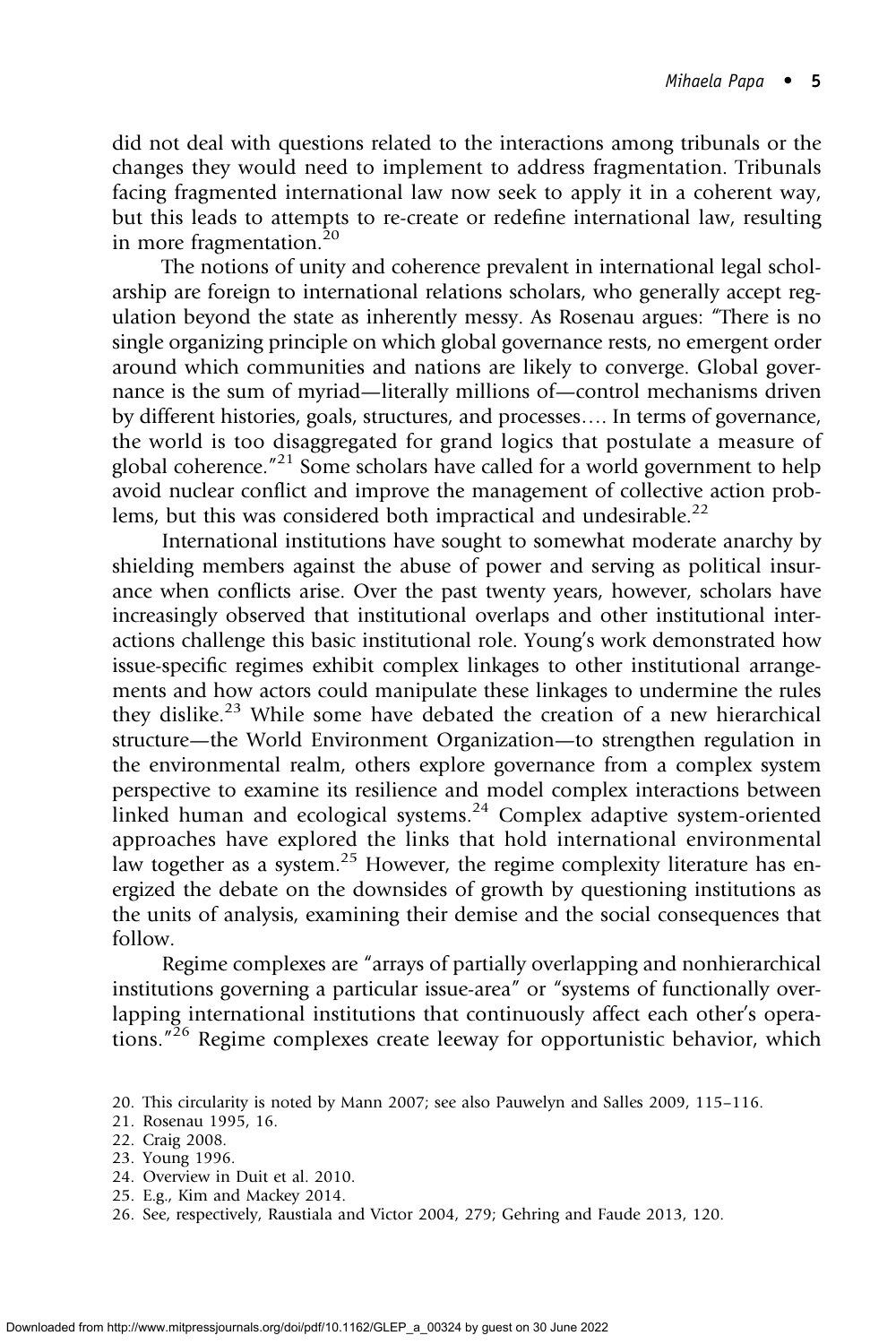may be both positive and negative for individual institutions and their members. Some scholars observe that institutional density results in negative competition among institutions and actors, leading to turf battles, vaguer policies in parallel institutions, and suboptimal governance outcomes, but others argue that competition leads to innovation, new realignments, and better division of labor.<sup>27</sup> Similarly, increasing institutional density may generate new participation challenges: it becomes impossible to track changes within all institutions, choose rationally, and strategize globally, and the increasing relevance of information managers and small groups presents potential dangers in terms of access to information and in-group/out-group rivalry.<sup>28</sup> However, stakeholders may be better off with more institutional alternatives, which increase bargaining leverage and open up new sources of power based on social network positioning.

IR literature's most serious concern with growth is its cyclical nature, describing how the core mechanism through which international institutions regulate their members' behavior—their ability to serve as focal points for cooperation—deteriorates over time.<sup>29</sup> Focal points are necessary because they coordinate states' bargaining as well as their expectations and interpretations, but as multiple governance arrangements claim some competency for a cooperation problem and give rise to opportunistic strategies, complexity may lead to a new form of anarchy. The phenomenon of forum shopping illustrates this cyclical nature of growth, because it is both a cause and a consequence of growth. To achieve participation benefits in an institutionally dense context, actors need to be aware of and to use multiple fora. They maximize their negotiation leverage via institutional manipulation—for example, by creating parallel fora to exert pressure for institutional change, and by intentionally promoting contradictory rules in other regimes to create strategic inconsistency.<sup>30</sup> This generates more complexity, which then creates new manipulation opportunities and spurs more shopping. Institutions themselves have incentives to preserve their dominance by expanding the scope of their work into areas where they face competition and to use issue linkages to engage in the politics of overlaps. $31$  To cope with growth, global governance actors have incentives to act in a way that creates more growth, which leads to a "tragedy of global institutional commons."<sup>32</sup> The growth-oriented trajectory thus becomes a problem of sustaining the regulatory mechanism, and with it, a long-term systemic challenge for weak actors who are less able to engage in strategic action and process manipulations.<sup>33</sup>

- 27. Gehring and Faude 2013; Oberthür and Stokke 2011.
- 28. Alter and Meunier 2009.
- 29. This discussion draws on Drezner 2013.
- 30. Hofmann 2009; Raustiala and Victor 2004.
- 31. Betts 2013, 79.
- 32. Drezner 2013.
- 33. Drezner 2009; Pistorius 1995.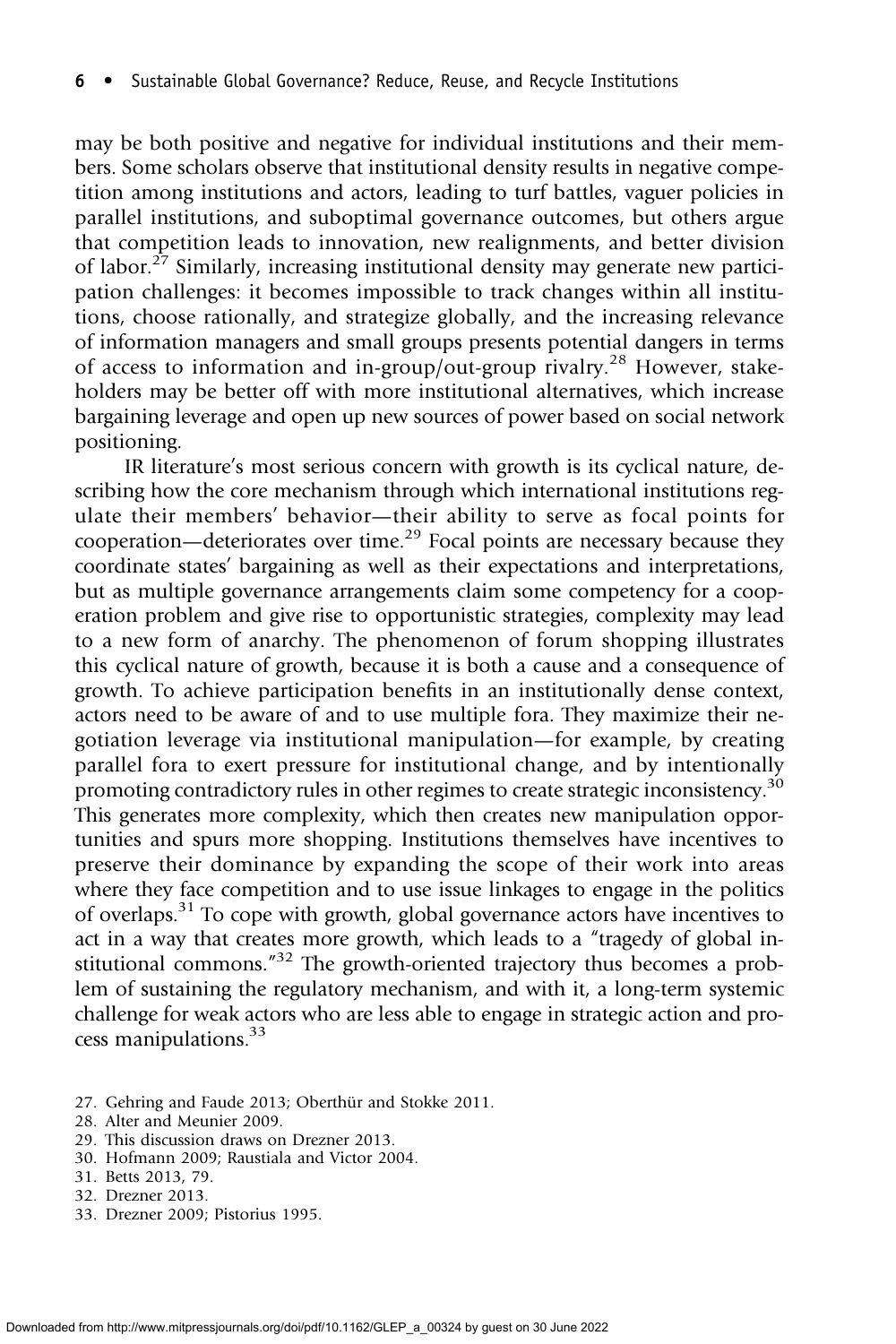## Possible Solutions for Growth Concerns: The Importance of Equity

International lawyers and political scientists talk about growth concerns differently, but invoke the same metaphorical narratives—anarchy and constitutionalism which then lead to similar solutions.<sup>34</sup> The anarchy metaphor is linked to the system's inherently chaotic and pluralistic nature. It is reflected in legal pluralism and the notion that years of institutionalization have not eliminated—but revived—doubts that the system can be effectively managed. Growth as such is not necessarily a problem: lawyers need to be more imaginative as they use the system, $35$  and political practitioners need to harness cooperation by using "new kinds of institutions, many of them network-based, to provide speed, flexibility, and context-based decision making tailored to specific problems."<sup>36</sup> Polycentric arrangements can potentially be developed in a way that meets coherence, effectiveness, and accountability standards.<sup>37</sup> Growth can be seen as a manifestation of the system's natural evolution, insofar as treaties and institutions exhibit features of complex adaptive systems, so complexity should be embraced rather than reduced.<sup>38</sup>

Other scholars perceive growth as a problem that needs to be managed. Some of them turn to constitutionalism, the pursuit of some form of an international constitution to rule the world. They tend to propose solutions focused on "introducing hierarchy and order, or at least a set of coordinating mechanisms, into an otherwise chaotic system marked by proliferating institutions and norms.<sup>"39</sup> Although there are no "rulers" in the global sphere similar to those in domestic administrations, the push for greater control and management has led to stronger coordinators, more coordinating committees, consultative statuses, synergies, and clustering projects. For example, UN administrators' mandates are being enhanced (e.g., the UN Secretary-General's coordination of various agencies), or UN agencies and secretariats play a greater role in ensuring that various UN and non-UN agencies do not undermine each other. Suggestions for enhancing the performance of regime complexes include preventing negative interaction and promoting the careful avoidance of overlaps, as well as functional specialization and legal arbitration.<sup>40</sup> Scholars have also proposed various forms of increased comity among international tribunals and suggested that tribunals address overlaps and create coherence by building expertise in related fields and monitoring each other's decisions.<sup>41</sup>

As both of these two metaphorical narratives continue to gain traction, so does the deadlock about possible solutions. However, a closer look at growth

- 34. On metaphors, see Marks 2011.
- 35. ILC 2006, 115.
- 36. Ikenberry and Slaughter 2006, 27.
- 37. Keohane and Victor 2011.
- 38. Kim and Mackey 2014.
- 39. Dunoff and Trachtman 2009, 8; see generally Zelli and van Asselt 2013.
- 40. Orsini et al. 2013.
- 41. Worster 2008.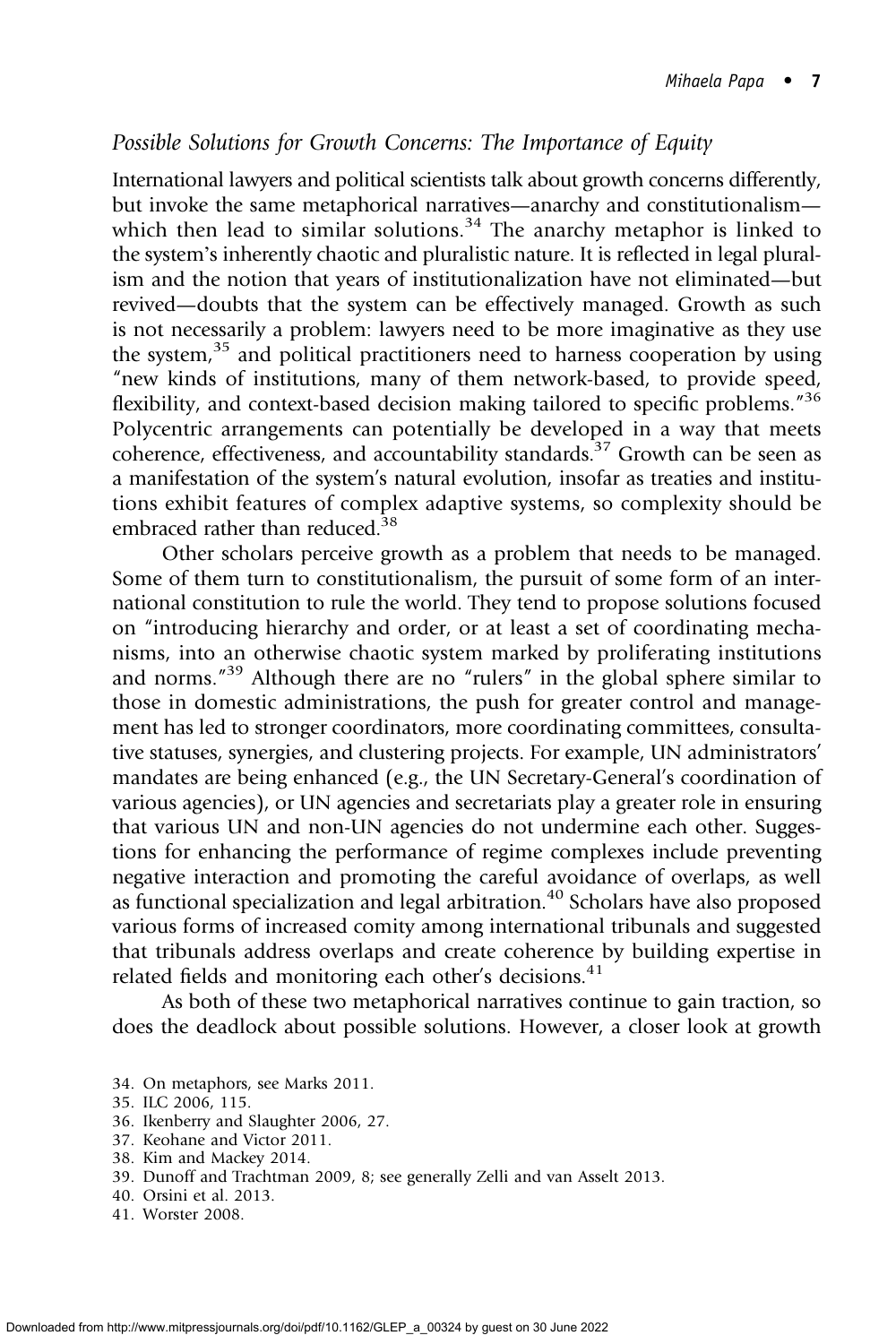concerns in both the fragmentation and regime complexity literatures suggests that growth is problematic due to its self-reproducing nature and the decreasing capacity of weak actors to behave deliberately in relation to other actors. As the international political and legal system undergoes further globalization, these concerns are likely to increase, given the current trajectory. Moreover, existing equity problems may be exacerbated. International processes already have little effective participation from developing countries, and their complexity and resource- and labor-intensive nature act as participation barriers.<sup>42</sup> Recent empirical work has pointed out the growing scale of the global workload: for instance, a negotiation load of ten leading environmental secretariats averages around 115 meeting days per year, and they produce around 185 decisions a year.<sup>43</sup> Other scholars, examining the rapid growth in the size of delegations in climate change negotiations between 1995 and 2009 and the fourteen-fold increase in attendees over this time period, have demonstrated how resource disparities have been exacerbated across countries.<sup>44</sup> Increasing participation demands, combined with broader concerns about the downsides of growth and the tragedy of institutional commons, call for questioning the necessity of this growth-oriented trajectory. Is it possible to transform the system's current trajectory into one that promotes the quality of governance outcomes while protecting the system's weakest actors? Can global governance become more sustainable?

## Recasting the System's Growth as a Problem of Unsustainable Development

SD as a conceptual metaphor is proposed as a novel way to comprehend the system's growth and energize the debate on potential solutions. Conceptual metaphors can provide new analytical insights that can facilitate theoretical development and invite future empirical research.<sup>45</sup> Such metaphors work by using "part of the structure of a more concrete or clearly organized domain (the source domain) to understand … another, usually more abstract or less clearly structured domain (the target domain).<sup>"46</sup> In contrast to the growth concerns debate, which is being developed and serves here as a target domain, SD is a more structured domain with a long intellectual tradition of decoupling growth and development and thinking about equity.

SD has been an official part of the global policy-making agenda since the 1992 UN Conference on the Environment and Development (UNCED) in Rio. The conceptual background for adopting the paradigm was laid out in the World Commission on Environment and Development (WCED) report, which defined

- 45. Marks 2011.
- 46. Slingerland 2004, 9.

<sup>42.</sup> Newell 2001.

<sup>43.</sup> Muñoz et al. 2009.

<sup>44.</sup> Schroeder et al. 2012.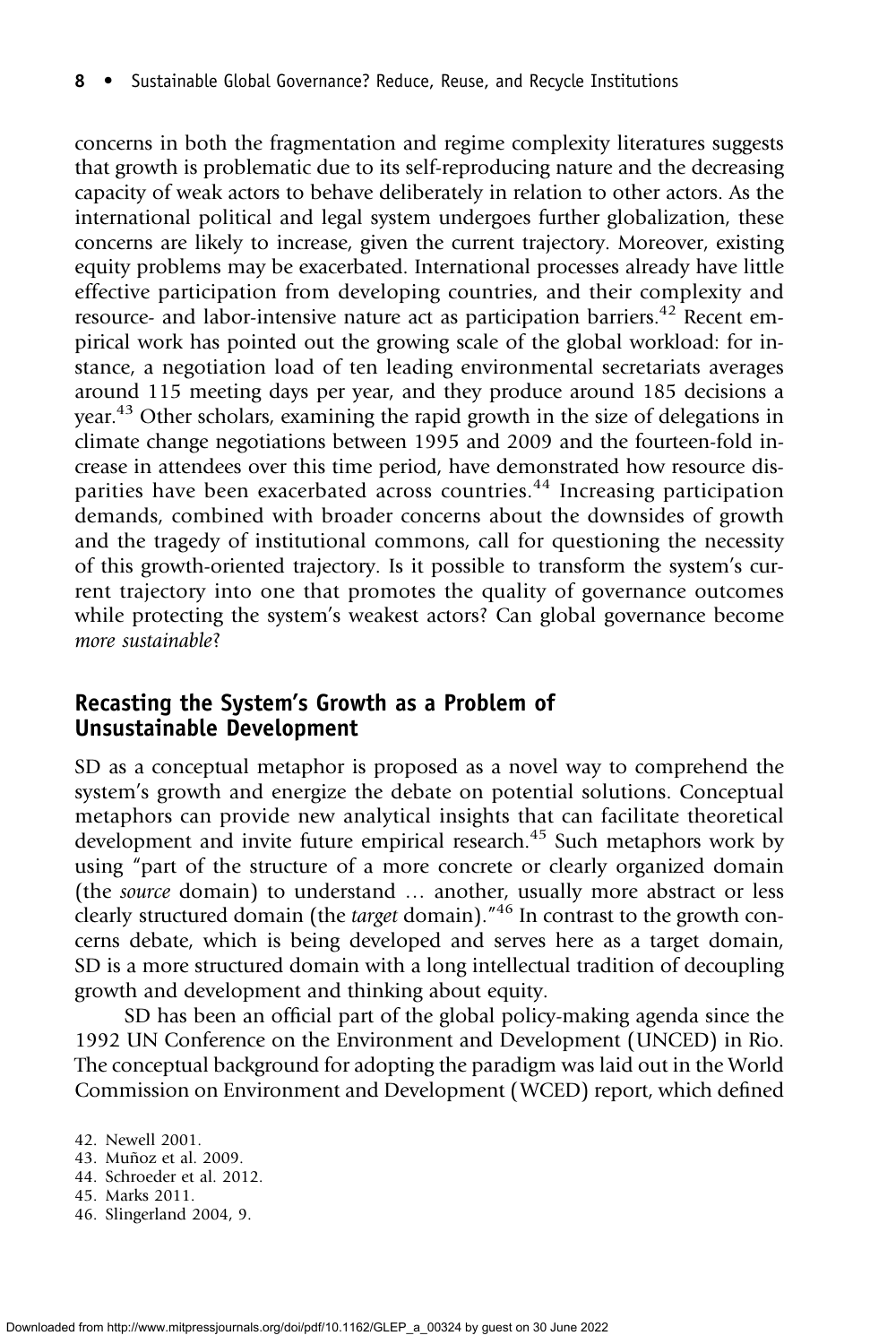SD as "development that meets the needs of the present without compromising the ability of future generations to meet their own needs.<sup>"47</sup> This definition captures the idea that development cannot subsist upon a deteriorating environmental resource base unaccounted for in the pursuit of growth, and suggests that development must achieve fairness in distribution and opportunity.<sup>48</sup> In the target domain, an SD approach refers to supporting the well-being of global institutional commons to ensure that the cyclical pattern of growth does not lead to their deterioration and undermine those with less capacity to cope.

The SD paradigm has been evolving through contestation over the past three decades and is being revived through the post-2015 development agenda.<sup>49</sup> SD comprises a three-pillar structure: it seeks to achieve economic development, social development, and environmental protection in a balanced manner. SD has been widely embraced as a guiding principle for human progress and reiterated in multiple UN documents. However, implementing it has been difficult, especially with respect to balancing and prioritizing the pillars. The critics of the paradigm highlight its failure to mobilize a phase-out of unsustainable behavior on a larger scale and in comparison to scientifically established targets. Tensions emerge in efforts to "decouple" economic growth and environmental "bads" (e.g., increased pollution or depletion of environmental resources), because decoupling may interfere with policies to meet basic needs and obtain a decent living standard. The seriousness of current environmental degradation (e.g., climate change), the rarity of SD implementation successes (e.g., protecting the ozone layer), rising inequalities between the rich and the poor, and the search for new paradigms such as "green economy" reinforce critical views. More positive views of SD emphasize that it is a process of transformation, that it has managed to become a common narrative for all, and that it has been effective in establishing that the quality of growth is key to human progress. Moreover, the paradigm's proponents argue that the right way to assess SD as a regulatory idea is to compare it to the neoliberal paradigm that marginalizes social and environmental preconditions for development. The ongoing UN process to define universal sustainable development goals reaffirms the paradigm and the quest for its implementation.

As a source domain, SD is relevant here because it challenges the need for ongoing growth as a fundamental assumption and seeks transformative solutions to avoid negative consequences of growth. The source-target pairing with regard to growth lies in the assumption that growth in the economic context mimics that in the institutional context. Both contexts feature a deterioration of global public goods through opportunistic behavior, and the imperative is to reverse the process and protect the most vulnerable entities. Unchecked economic growth results in using continually more materials and energy, but the

<sup>47.</sup> WCED 1987.

<sup>48.</sup> Sands 1999.

<sup>49.</sup> This discussion draws on paradigm debates in, e.g., Banuri 2013; Bernstein 2013; George 2007; Redclift 2005; Worldwatch 2013.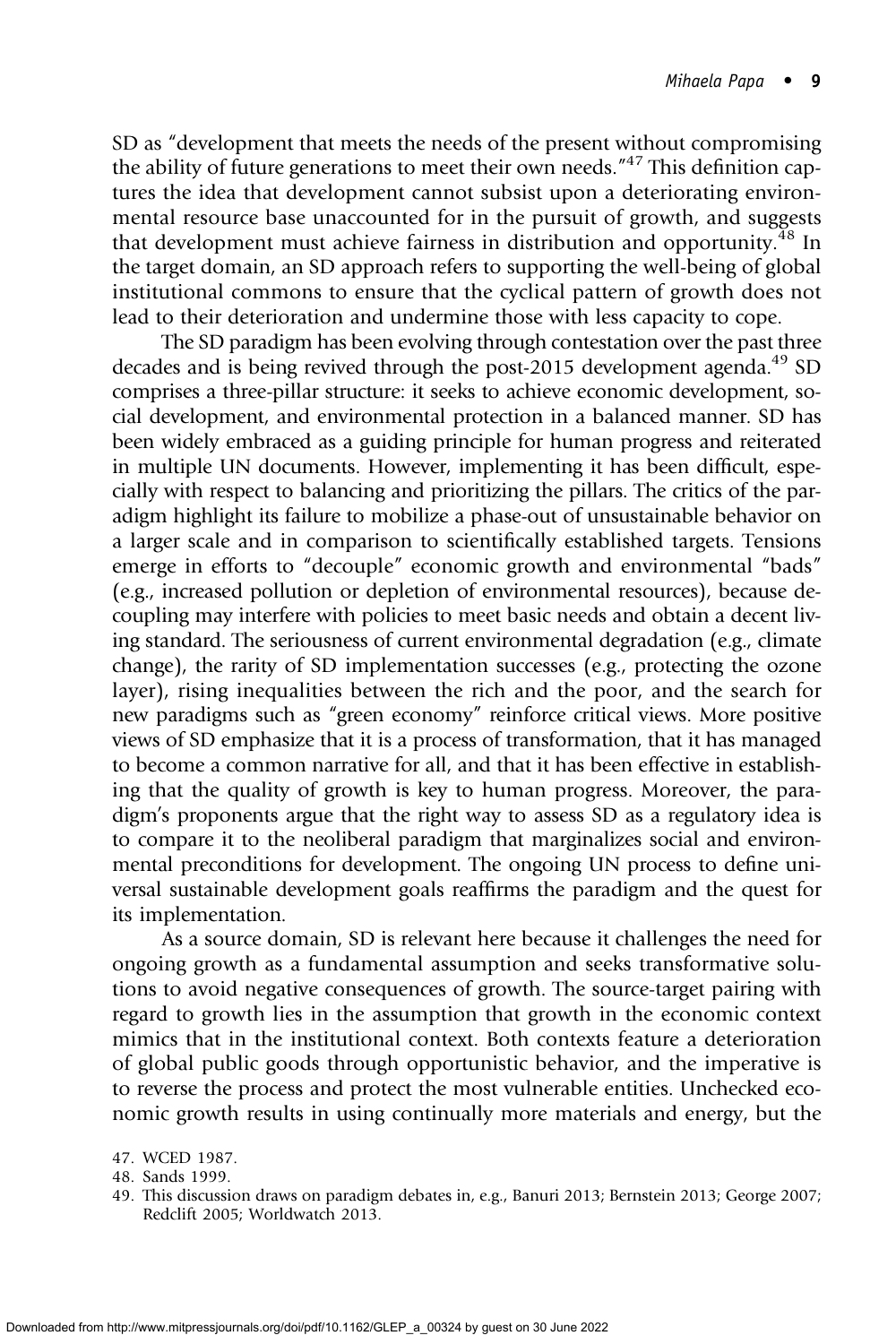supply of natural resources and sinks for waste is not infinite, so the overuse of resources and overproduction of waste endanger the system's integrity.<sup>50</sup> Unlike the planet, global governance is a human-made intermediate public good whose value lies in its ability to provide a basis for generating final, global public goods, such as peace, financial stability, or a healthy environment.<sup>51</sup> It can be criticized as an institutionalization of power politics or a channel for a transnational capitalist class, but no immediate regulatory substitutes are available, so even its critics seek to sustain it.<sup>52</sup> Unchecked institutional growth demands continually more policy resources and maneuvering, so participants with limited resources lack a reasonable opportunity to influence the decision-making on which the system's integrity depends.

Conceptual borrowing from the source relies, first, on considering all actors as stewards of global commons, actively protecting them from deterioration. Principle 2 of the Rio Declaration comprises the obligation of the state to respect and protect the environment and to ensure that activity under its jurisdiction or control respects the environment of others.<sup>53</sup> This stewardship requires a shift from responding to the symptoms of environmental degradation to preventing degradation by setting standards for the exploitation of resources and integrating environmental considerations in policy-making. Under the SD approach to global governance, states have rights to use global regulatory environment and obligations to care for it, so their imperative is to rethink the processes that lead to growth-related pathologies. Actors who generate externalities that enhance the system's growth (e.g., by creating and abusing institutional overlaps) and use other actors' externalities that affect them (e.g., by exploiting strategic inconsistencies) are expected to address the social costs of such opportunistic behavior. How far should this stewardship go? Since the scientific evidence of the downsides of growth and the pathologies of institutional density is still evolving, the ambition level can be conceived of between two points. The first is to promote development without growth beyond the environmental carrying capacity, where development means qualitative improvement and growth means quantitative increase.<sup>54</sup> This stronger, zero-growth ideal can be contrasted with a weaker version, which acknowledges that a more sustainable pathway needs to be designed and puts processes in place that create conditions for SD.

The second aspect of conceptual borrowing lies in using the SD paradigm's focus on those who are likely to be disadvantaged in a growth-oriented model. Equity is a key concept in the SD discourse, highlighting the disproportionate burden faced by low-income or vulnerable groups regarding the distribution of environmental "bads." Although all actors have common responsibilities to protect the environment, in the Rio Declaration developed countries acknowledged their

- 53. UNCED 1992.
- 54. Daly 1996.

<sup>50.</sup> Meadows et al. 2004.

<sup>51.</sup> Kaul et al. 1999, 9, 13.

<sup>52.</sup> See Chimni 2004.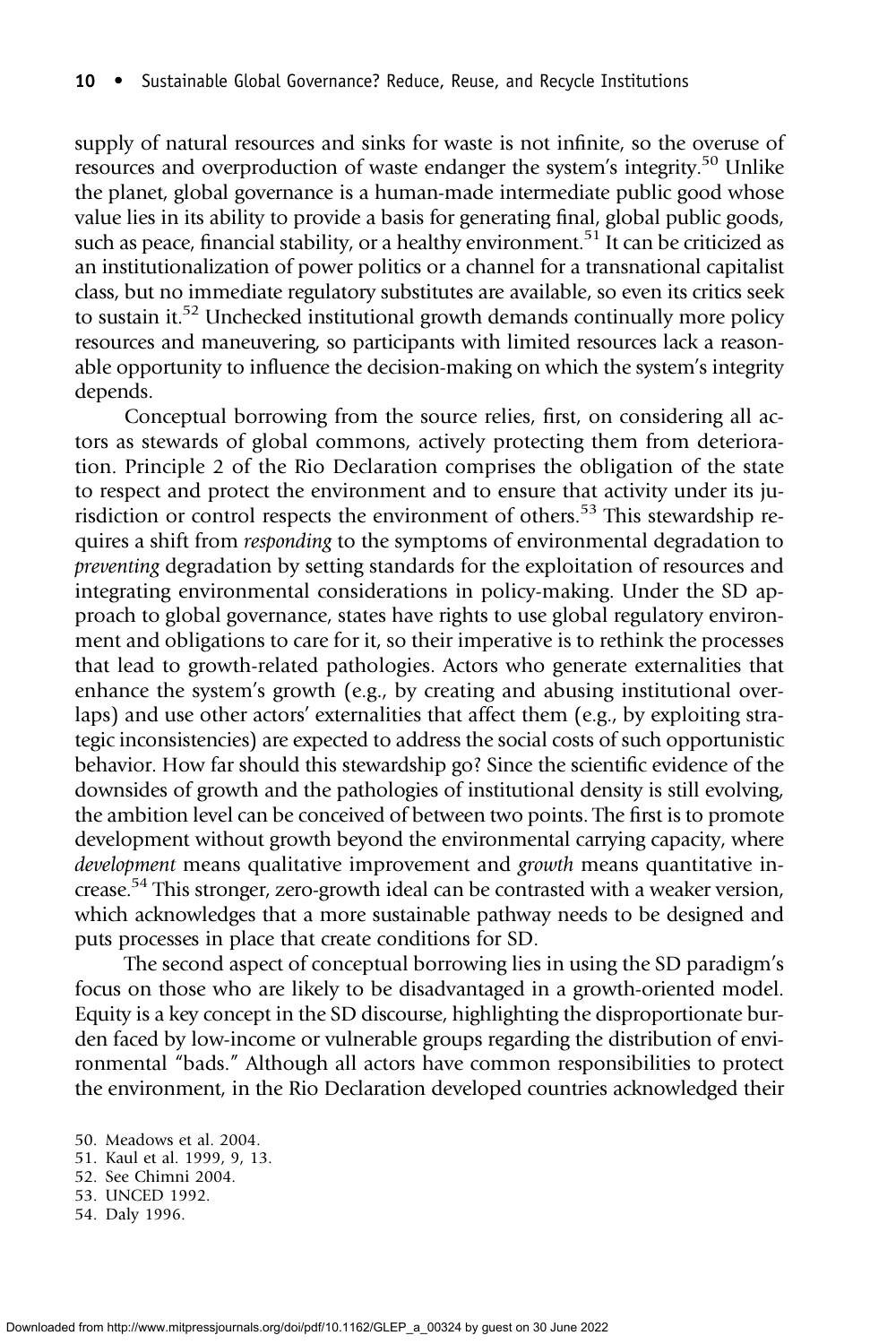greater responsibilities in the pursuit of SD,<sup>55</sup> given their contributions to global environmental degradation and in view of the technologies and financial resources they command.<sup>56</sup> Equity considerations are also intergenerational, because people are inheriting the planet as well as borrowing it from future generations, and they need to pass it on in at least as good condition as when it was received.<sup>57</sup> Applying such SD thinking to global governance means addressing concerns that weak actors are disproportionally affected by growth, thus giving developing countries' needs extra consideration. All actors need to have equal opportunity to participate in the system, fulfill their regulatory potential, and enjoy the benefits of regulation. Since developed countries have been the major contributors to the system's growth and have greater capacities to act on growth concerns, they would be expected to assume greater responsibilities for preventing the system's deterioration. While the source domain does not offer easy solutions for meeting differentiated responsibilities, the fact that it considers equity and seeks to deal with its complexities is in itself valuable for the target domain.

# Policy Considerations for a Transition to Sustainability

Transitioning to more sustainable global governance calls for reclaiming agency and choice to prevent, rather than respond to, negative consequences of growth. A common way to illustrate this practice is the reduce-reuse-recycle mechanism used in waste management. Although participation in global governance and institution building is not intentionally wasteful, the challenge is similar: to confront the pathologies resulting from the unchecked pursuit of growth. States are generally the primary providers of global public goods, but other actors such as civil society, private actors, and international organizations—also make and support institutional choices that can negatively affect the system, and share responsibility for its protection. For simplicity, this discussion focuses on states seeking to apply the reduce-reuse-recycle mechanism to global governance.

# "Reduce" Challenge: Responsible Consumption of Global Regulatory Space

The first principle of waste management is to reduce the amount of waste one generates by consuming less in the first place. Applied to global governance, this principle calls for keeping the global regulatory space as simple as possible. The goal is to apply a more frugal approach when consuming it rather than to remove all redundancy, as redundancy can make the system more flexible and responsive and increase its resilience.<sup>58</sup> A range of incentives underlie growth-promoting behavior: for instance, international institutions may lower transaction costs or unite parties around a common set of norms and beliefs. However, states can

<sup>55.</sup> UNCED 1992.

<sup>56.</sup> See also Sands 1999.

<sup>57.</sup> Brown Weiss 1990.

<sup>58.</sup> E.g., Duit et al. 2010.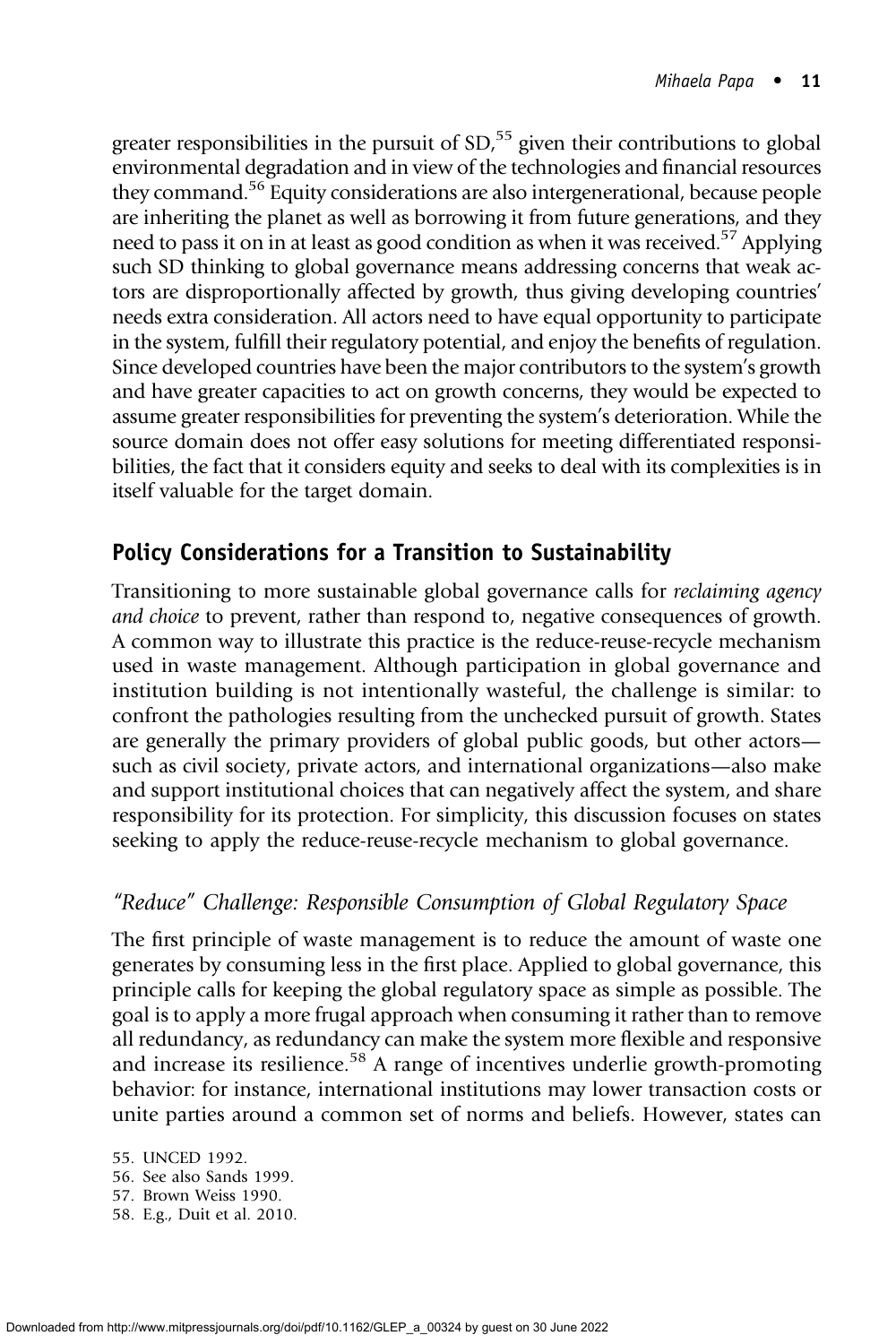also engage in new institution-building to challenge these features, and institutions themselves are prolific: from the 1950s onward, the progeny of other international intergovernmental organizations account for the majority of the international intergovernmental organizations that were established (see the next section).<sup>59</sup> The "reduce" imperative is not to stop all new growth and related innovation opportunities, but to rethink the market-like, growth-oriented approach; agree to protect institutional commons through joint action; and integrate considerations for weak actors into policy-making. The policy argument for responsible use of the global regulatory space is analogous to the argument for carbon footprinting. Reducing footprints and offsetting emissions can help ensure a stable climate for future generations.

Various metrics can be developed to cultivate the culture of responsible consumption. They range from very basic clutter prevention measures to sophisticated footprinting designs. For example, if a state launches or joins a new institution, it should downsize its engagement in another institution in its portfolio. Funding for developing countries in a new institution—if available—is likely to be related to managing compliance, but the additional workload that the institution generates remains unaccounted for. "Regulatory footprinting" could help monitor actors' institutional choices and related externalities, and assess actors' vulnerability to the footprints of other actors. Several positive simplification trends have emerged: density sometimes has a "chilling effect"<sup>60</sup> on negotiations to create new institutions, and there are efforts to use fewer rather than more institutions to prevent manipulation (e.g., creating a strategic approach to international chemicals management). The UN's "Delivering as One" initiative seeks to identify challenges to unified delivery of UN support in several pilot countries and to rationalize UN engagement. Other trends are less positive: The Rio+20 agenda is institutionally ambitious but lacks institutional management planning,  $61$  and the geopolitical power shift has spurred a new wave of institutional proliferation (e.g., China launched several new multilateral institutions in 2014).

## "Reuse" Existing International Institutions

The second principle of waste management is to "reuse" materials in their original form instead of throwing them away, or to pass those materials on to others who could use them too. Unlike "reduce," which here refers to preventing or planning consumption, "reuse" deals with already existing products or, in global governance terms, with existing institutional constellations. International institutions by definition require relatively stable collections of rules and communicative practices defining appropriate behavior: they reflect the strategic interest of the powerful, serve as equilibrium outcomes of self-interested states with material

59. Johnson 2014, 8.

61. Ivanova 2013, 7.

<sup>60.</sup> E.g., Axelrod 2011.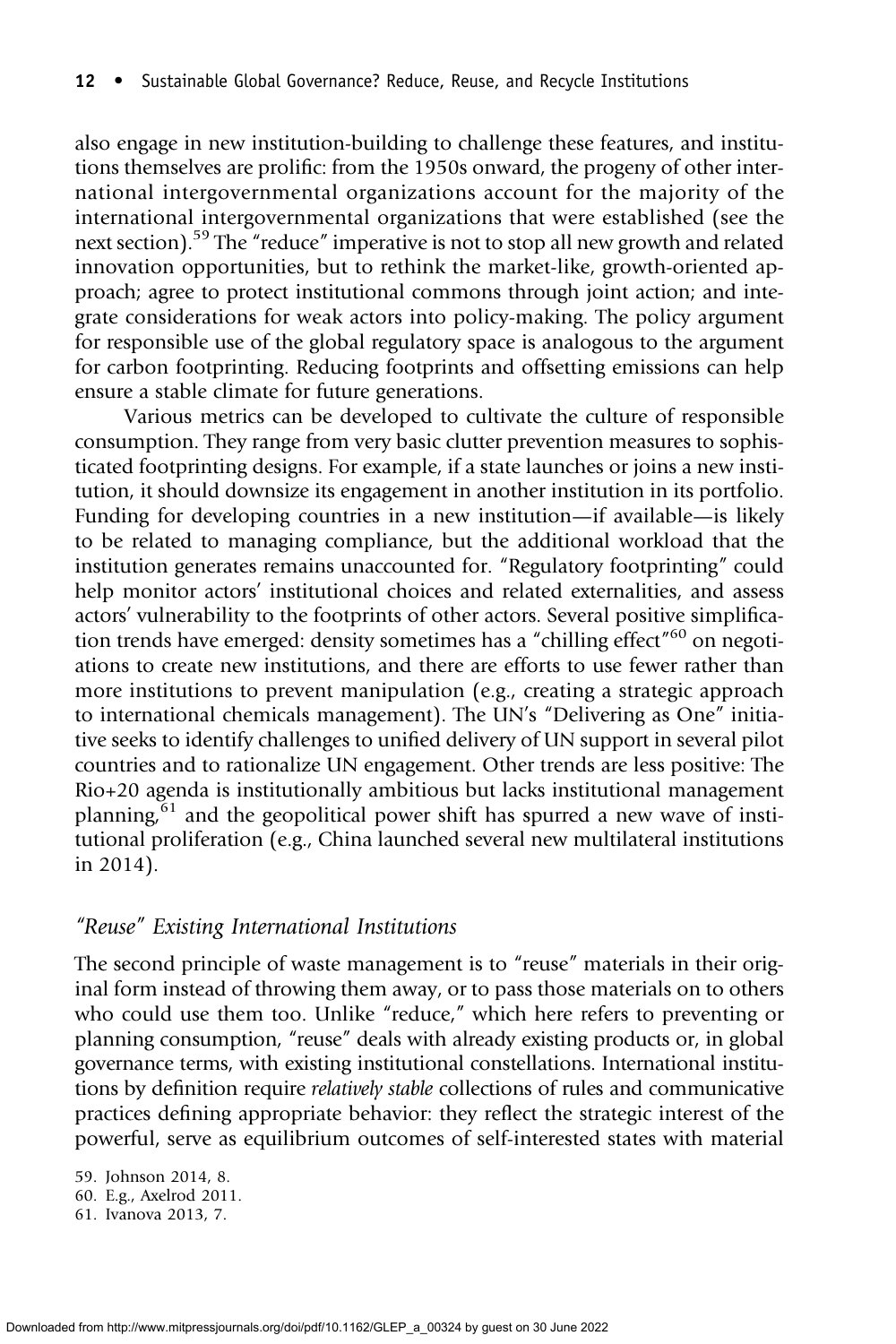incentives to maintain them, or reflect normative consensus.<sup>62</sup> Due to path dependence and the principal-agent relationship, both states (principals) and institutions (agents) are poised for institutional reuse: states can capitalize on institutional expertise and infrastructure when their needs change, and bureaucracies accept new mandates (even away from their core mission) to preserve relevance, seize opportunities to innovate, and ensure their survival.<sup>63</sup> Principals can control agents through voting rights, staffing, financial resources, or monitoring and reporting. However, these control mechanisms weaken amid growth-oriented global governance, because institutions fear for survival and expand to promote their own political interest. International bureaucrats seek to diversify their funding sources through intermediaries in order to be more resilient and create new institutions to enhance insulation from state influence.<sup>64</sup> Secretariats may also manipulate the scope of their work by emphasizing the most institutionally profitable rather than the most substantively relevant institutional linkages, and they may seek to engage states in more activities to increase their own relevance rather than to rationalize members' workload.

The policy imperative is to reaffirm the pursuit of institutional quality and mission focus by putting processes in place that can keep a check on institutional performance and rein in opportunistic growth. Although institutional performance has been extensively measured at the state level, particularly in the context of good-governance indices, efforts to assess international institutions from a good-governance perspective have lagged behind.<sup>65</sup> For example, one could potentially develop a version of sustainable governance indicators for international institutions, which would assess the institutional steering capability, policy implementation, and learning, as well as directly analyze how widening/deepening affects an institution's members' participation or contributes to the equity or social dimension of SD more broadly.<sup>66</sup> These indicators could be assessed at a regime complex level to allow for a comparative perspective and in the context of specific SD goals, and crowdsourcing processes and tools can help generate solutions for more sustainable governance.

## "Recycle" International Institutions in Need of Repair

Recycling refers to putting unusable old products through a process that transforms them into new products. Applied to global governance, recycling translates into dealing with institutions when key parties have been deadlocked on core issues for an extended period despite efforts to find a solution.<sup>67</sup> The core process through which institutions operate—international negotiations—is recyclable,

<sup>62.</sup> Cottrell 2009; March and Olsen 1998.

<sup>63.</sup> Schemeil 2013.

<sup>64.</sup> Barnett and Finnemore 1999; Johnson 2014.

<sup>65.</sup> E.g., Hulme et al. 2014.

<sup>66.</sup> Murphy 2012.

<sup>67.</sup> Barnett and Finnemore 1999; Narlikar 2010.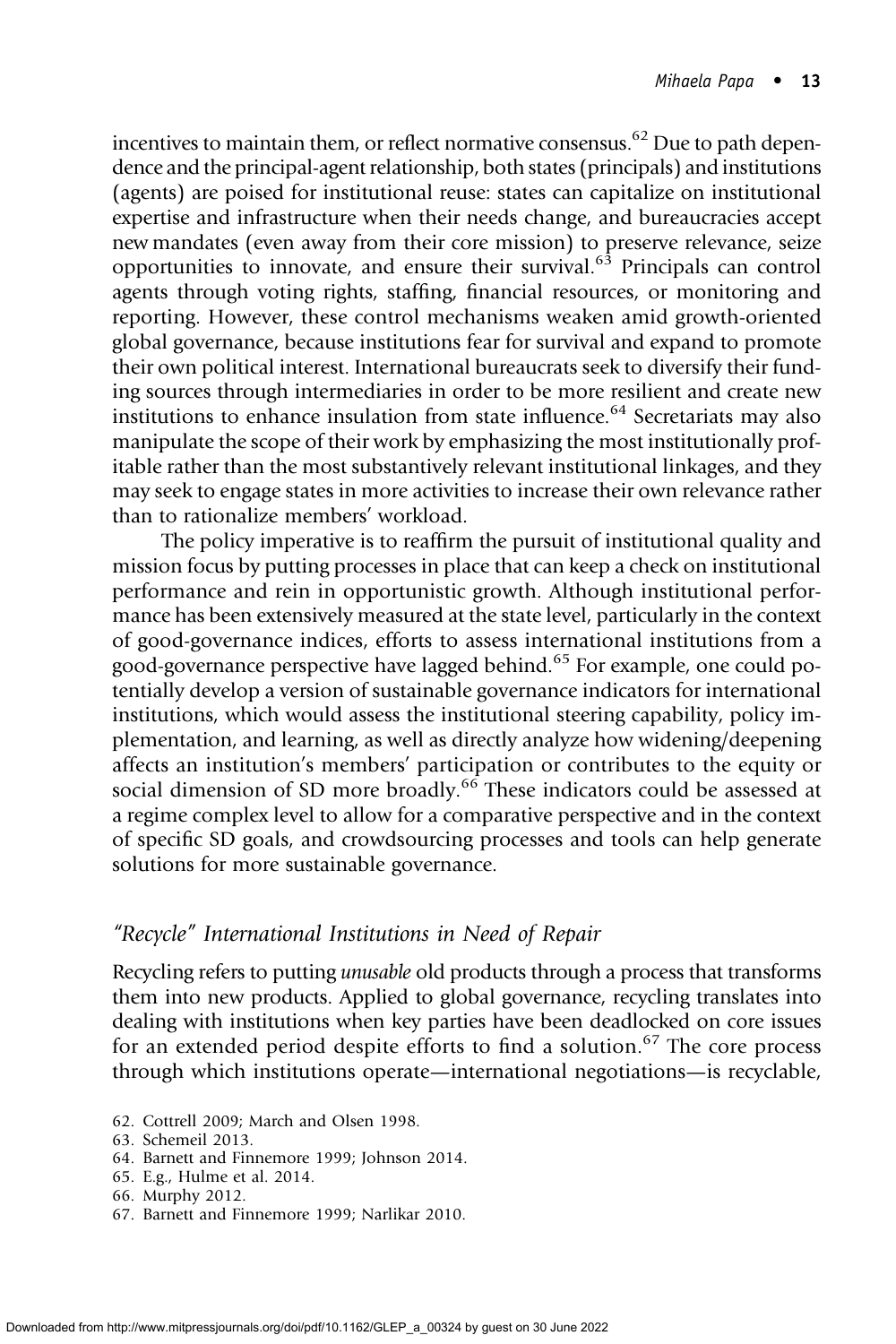and norms, principles, and rules can be transformed if the parties agree.<sup>68</sup> During deadlocks, high levels of institutional dissatisfaction can spur parties to expand institutional conflict to other fora rather than to treat the dissatisfaction at the source. Actors have incentives to use other fora to exert greater bargaining power (e.g., replacement threat), or to cultivate them as tools for reinforcing/undermining dominant institutional norms that inform the perception of legitimacy.<sup>69</sup> Although reform-oriented parties have three main negotiation strategies—voice (change from within), exit (change from outside), and forum shopping (change through institutional alternatives), using the first two strategies is complicated due to the growing scale of negotiations (voice) and reputation (exit).<sup>70</sup> As more fora become available, institutional manipulation is becoming a mainstream dissatisfaction strategy that may interfere with institutional repair. Not only does forum shopping become an alternative to exit, which otherwise could exert stronger pressure for change, but it also generates extra complexity in an already institutionally dense system.

The policy imperative here is to prevent the expansion of regulatory conflict and the use of ever more fora as tokens feeding conflict. Keeping actors at the table while effectively addressing their concerns would require engaging in transformative conflict resolution. One of the main successes of UN multilateralism has been its role in reducing and transforming armed conflict, made possible by addressing conflict and creating political machinery for conflict management. However, when we move from preventing war to building peace by resolving regulatory conflict in international institutions, mediation and transformative approaches are not treated with equal seriousness. The UN secretarygeneral is well positioned to lead on this issue, because his office has turned into a mediation agency over the past half century. Positive developments in regulatory conflict mediation include employing facilitators in the climate regime and expert UN mediators in the International Whaling Commission. More professionalized and strategic regulatory mediation would pave the way for consensus building. If this fails, it would provide a justification for exit or a turn to legal venues, both of which offer institutional feedback without generating extra growth.

To conclude, the underlying idea behind the SD approach is to transform the growth-oriented (business-as-usual) model of global governance into a more precautionary model incorporating SD thinking and addressing growth pathologies. Table 1 illustrates the differences between the two approaches. Further policy development of the SD approach would require a common platform the Open Working Group on SD goals could serve as one. For instance, goal 16 of the group seeks to "promote peaceful and inclusive societies for SD, provide access to justice for all and build effective, accountable and inclusive

<sup>68.</sup> E.g., Spector and Zartman 2003.

<sup>69.</sup> See Karlsson-Vinkhuyzen and McGee 2013.

<sup>70.</sup> Hirschman 1970; Papa 2010.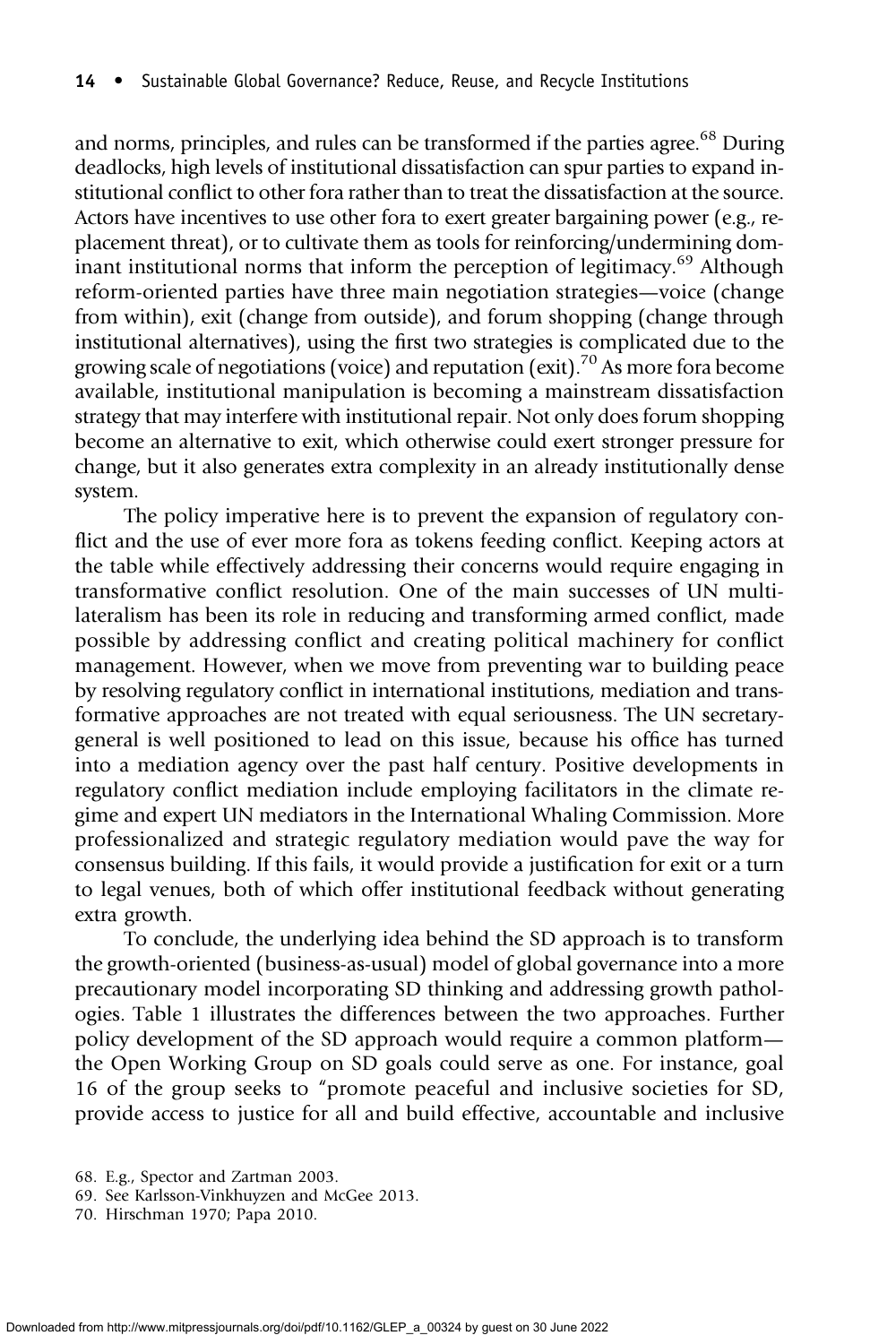|         | Growth-Oriented Model                                                                                                                                                              | SD-Oriented Model                                                                                                                                                                                                                                                                                                                                                                     |
|---------|------------------------------------------------------------------------------------------------------------------------------------------------------------------------------------|---------------------------------------------------------------------------------------------------------------------------------------------------------------------------------------------------------------------------------------------------------------------------------------------------------------------------------------------------------------------------------------|
| Reduce  | Growth concerns are a natural<br>aspect of the system's evolution,<br>and the system can take care of<br>them by itself.                                                           | Growth can create structural<br>problems, diminishing the system's<br>ability to shield members against<br>the abuse of power and serve as<br>a political insurance when<br>conflicts arise. Actors plan their<br>consumption of global regulatory<br>space in a responsible manner by<br>managing their ownfootprints and<br>taking the needs of the weakest<br>actors into account. |
| Reuse   | Due to institutional density<br>and struggle for survival,<br>existing institutions are poised<br>to continuously expand, and<br>are increasingly insulated<br>from state control. | While existing constellations are<br>actively prioritized, institutional<br>checks are put in place to prevent<br>bureaucratic manipulation and<br>ensure that equity is not<br>undermined.                                                                                                                                                                                           |
| Recycle | Institutional density leads to<br>deterioration of focal points, and<br>institutional conflicts spread across<br>global governance through various<br>forms of forum shopping.     | Institutional dissatisfaction<br>and deadlocks are treated<br>and transformed at their source<br>(e.g., through improved dispute<br>settlement provisions and the<br>use of professional mediation)<br>to prevent manipulation through<br>growth-generating institutional<br>strategies.                                                                                              |

#### Table 1

Sustainable Development Approach to Global Governance

institutions at all levels," and it proposes specific targets for developing effective institutions (16.6) and broadening and strengthening the participation of developing countries in institutions of global governance (16.8) that can be merged to implement the SD approach. <sup> $71$ </sup> The next step would be to develop process-based subtargets with more specific metrics and to design a multi-actor implementation strategy, which is particularly relevant in situations in which governments are less reliable or legitimate.

71. Open Working Group 2014.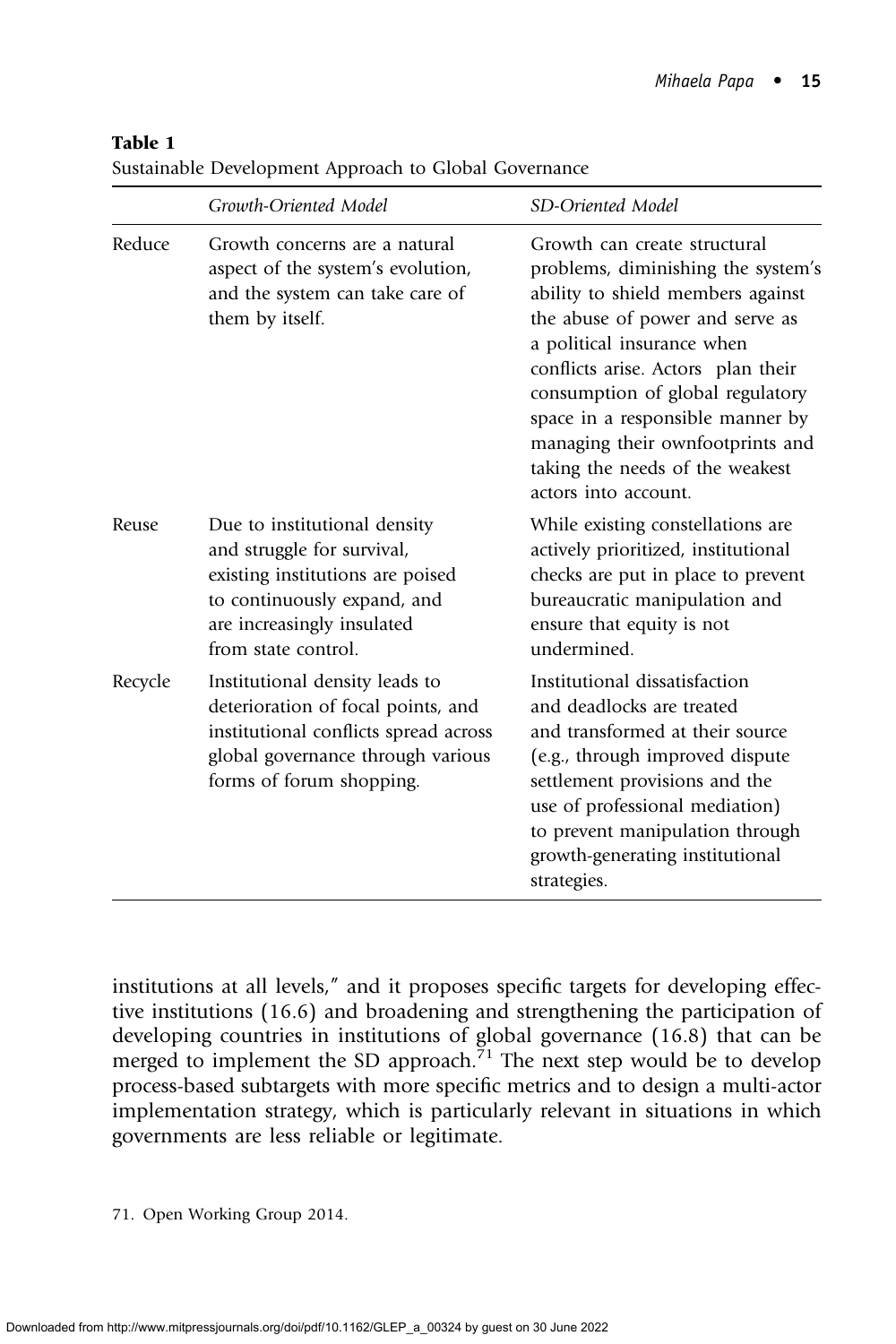## Thinking Beyond Growth: Sustainable Development of Global Governance

Although the current literature offers valuable analyses of growth of the global governance system, scholars remain divided on the seriousness of its negative consequences and on needed solutions. This article argues for conceptualizing growth concerns as problems with the system's unsustainable development. This approach accomplishes three tasks.

First, it brings together debates about the downsides of growth in the international law and international relations literatures and argues that they share a common concern: the cyclical nature of growth that threatens to undermine regulatory quality and equity in the long term. These concerns are the basis for formulating a third way of thinking about solutions to growth beyond the current debates on managing complexity or pursuing constitutionalism—a turn to sustainability. Such thinking questions the system's need for more growth as an underlying assumption and actors' consumerist attitudes toward global regulatory space.

Second, this approach investigates how to apply the SD paradigm in the context of global governance so that actors exercise stewardship over global commons by preventing unsustainable development and by integrating equity concerns into their institutional strategies. The reduce-reuse-recycle discussion illustrates a possible way of reclaiming agency and choice to break the growth cycle and phase out pathological growth. Reducing requires developing a culture of responsible consumption, reusing focuses on the activity of existing institutions and checking opportunistic growth, and recycling requires acting on institutional deadlocks to prevent the spread of regulatory conflict across global governance structures. Policy recommendations are suggested for the implementation of each mechanism. A larger question is whether zero-growth global governance is possible: insights from steady-state economics, complexity science, and virtual diplomacy (e.g., on the effectiveness of virtual secretariats and online negotiations) could be useful in answering this question. Although applying the SD paradigm should help identify growth pathologies first, it would be valuable to understand actors' perceptions of the aspects of current global governance that are worth sustaining.

The planetary/institutional commons metaphor is not perfect, but it offers insights into possible bargaining and normative barriers when implementing the SD approach. Regarding bargaining, changing the underlying incentives for growth is challenging in both the planetary and institutional domains. When actors have incentives to pursue growth to maximize their own negotiation leverage, a strong community must be developed that is willing to steer the system toward a joint long-term goal—preserving the institutional commons. However, mobilization is difficult when the evidence of growth pathologies is subfield-specific and large-scale empirical data are limited. A global governance version of the Millennium Ecosystem Assessment could be developed to map institutional deterioration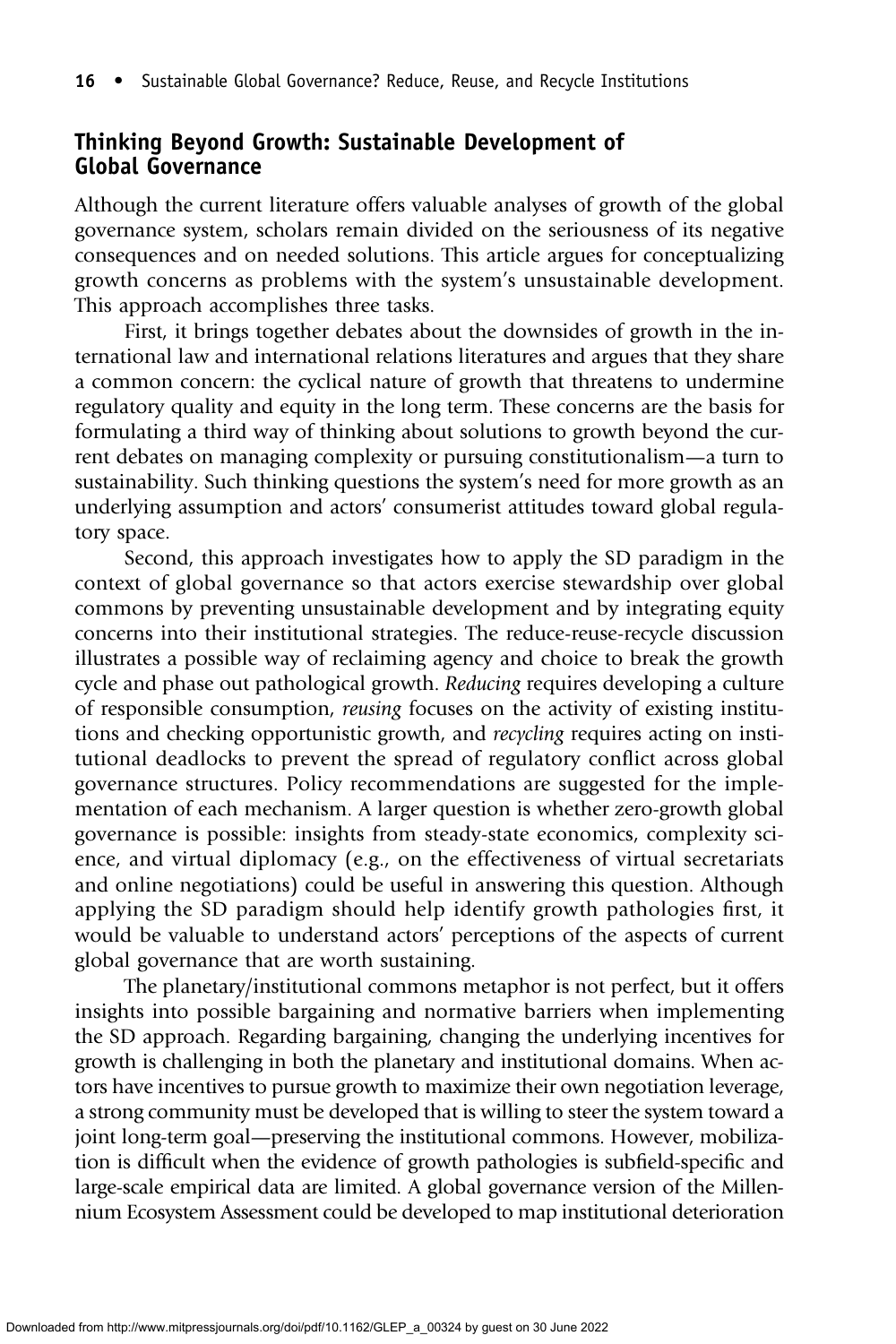and related vulnerabilities in a more systematic way. With respect to normative questions, efforts to make global governance more sustainable can reinforce developed countries' first-mover advantage: such efforts can be perceived as constraints on rising powers' regulatory flexibility and can result in a zero-sum debate on institutional proliferation rights. Furthermore, developed countries' regulatory footprints are less pronounced and less irreversible than their environmental footprints, so making the case for assisting vulnerable groups becomes normatively harder in the institutional domain. Ongoing efforts to reinvent the SD paradigm through the post-2015 agenda are an opportunity for both scholars and policy-makers to address a range of SD challenges and to join forces in making global governance more sustainable.

# References

- Abbott, Kenneth W., Jessica F. Green, and Robert O. Keohane. (forthcoming). Organizational Ecology and Institutional Change in Global Governance. International Organization.
- Alter, Karen J., and Sophie Meunier. 2009. The Politics of International Regime Complexity. Perspectives on Politics 7 (1): 13–24.
- Axelrod, Mark. 2011. Savings Clauses and the "Chilling Effect": Regime Interplay as Constraints on International Governance/Law. In Managing Institutional Complexity: Regime Interplay and Global Environmental Change, edited by Sebastian Oberthür and Olav Schram Stokke, 87–114. Cambridge MA: MIT Press.
- Banuri, Tariq. 2013. Sustainable Development is the New Economic Paradigm. Development 56 (2): 208–217.
- Barnett, Michael N., and Martha Finnemore. 1999. The Politics, Power, and Pathologies of International Organizations. International Organization 53 (4): 699–732.
- Bernstein, Steven. 2013. Rio + 20: Sustainable Development in a Time of Multilateral Decline. Global Environmental Politics 13 (4): 12–21.
- Betts, Alexander. 2013. Regime Complexity and International Organizations: UNHCR as a Challenged Institution. Global Governance 19 (1): 69–81.
- Bhagwati, Jagdish. 1995. U.S. Trade Policy: The Infatuation with Free Trade Agreements. In The Dangerous Drift to Preferential Trade Agreements, edited by Jagdish Bhagwati and Anne O. Krueger, 1–18. Washington DC: AEI Press.
- Brown Weiss, Edith. 1990. Our Rights and Obligations to Future Generations for the Environment. American Journal of International Law 84 (1): 198–207.
- Chimni, B. S. 2004. International Institutions Today: An Imperial Global State in the Making. European Journal of International Law 15 (1): 1–37.
- Cottrell, M. Patrick. 2009. Legitimacy and Institutional Replacement: The Convention on Certain Conventional Weapons and the Emergence of the Mine Ban Treaty. International Organization 63 (2): 217–248.
- Craig, Campbell. 2008. The Resurgent Idea of World Government. Ethics & International Affairs 22 (2): 133–142.
- Daly, Herman E. 1996. Beyond Growth: The Economics of Sustainable Development. Boston: Beacon Press.
- Drezner, Daniel W. 2009. The Power and Peril of International Regime Complexity. Perspectives on Politics 7 (1): 65–70.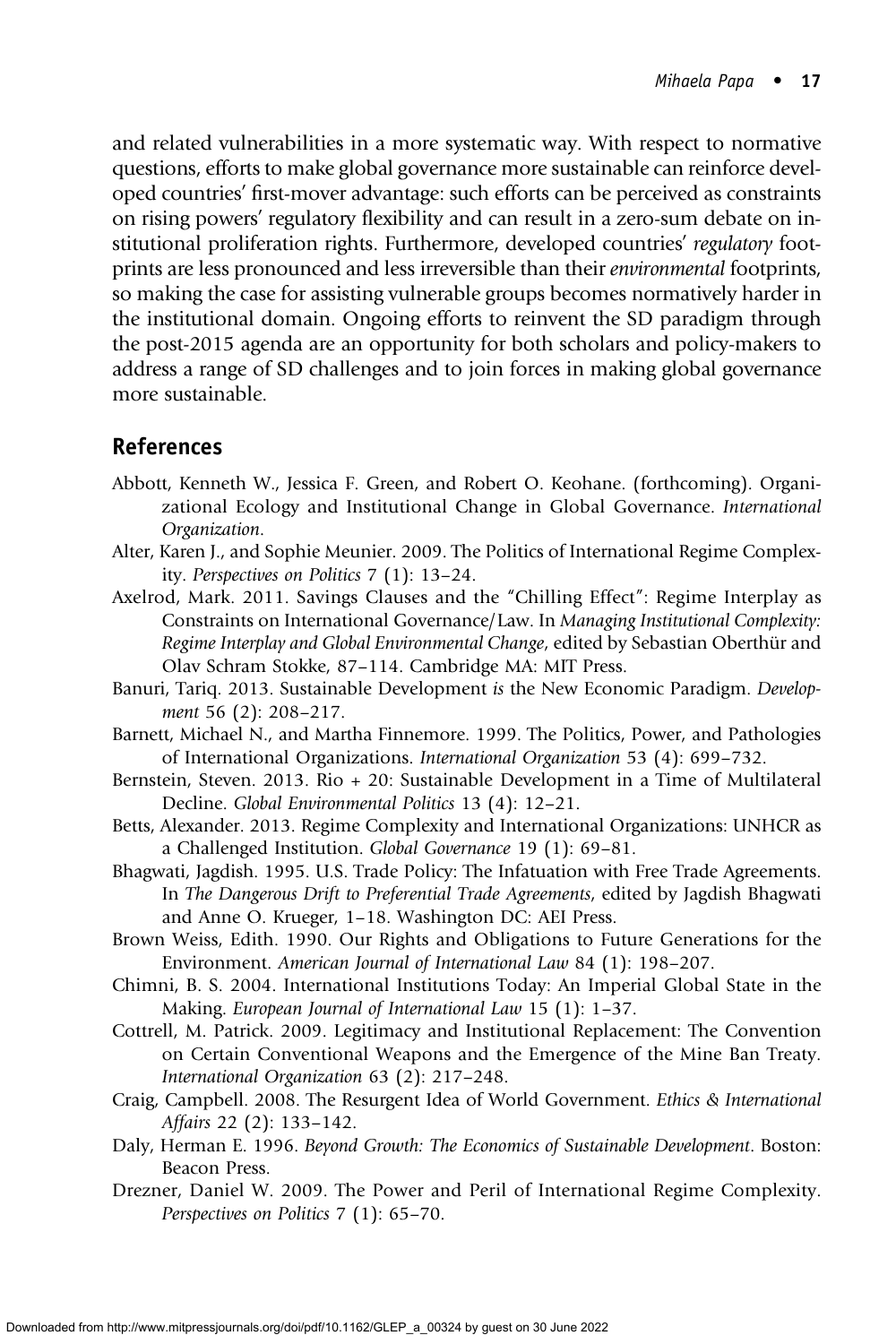- Drezner, Daniel W. 2013. The Tragedy of the Global Institutional Commons. In Back to Basics: Power in a Contemporary World, edited by Martha Finnemore and Judith Goldstein. New York NY: Oxford University Press.
- Duit, Andreas, Victor Galaz, Katarina Eckerberg, and Jonas Ebbesson, eds. 2010. Governance, Complexity, and Resilience (Special Issue). Global Environmental Change 20: 363–546.

Dunoff, Jeffrey L., and Joel P. Trachtman. 2009. Ruling the World? Constitutionalism, International Law, and Global Governance. Cambridge: Cambridge University Press.

- Fischer-Lescano, Andreas, and Gunther Teubner. 2004. Regime-Collisions: The Vain Search for Legal Unity in the Fragmentation of Global Law. Michigan Journal of International Law 25 (4): 999–1046.
- Gehring, Thomas, and Benjamin Faude. 2013. The Dynamics of Regime Complexes: Microfoundations and Systemic Effects. Global Governance 19 (1): 119–130.
- George, Clive. 2007. Sustainable Development and Global Governance. Journal of Environment & Development 16 (1): 102–125.

Guillaume, Gilbert. 2001. Speech to the UN General Assembly, October 30. Available at http://tinyurl.com/p9dt3oa, last accessed September 14, 2015.

- Hirschman, Albert O. 1970. Exit, Voice and Loyalty: Responses to Decline in Firms, Organizations, and States. Cambridge, MA: Harvard University Press.
- Hofmann, Stephanie C. 2009. Overlapping Institutions in the Realm of International Security: The Case of NATO and ESDP. Perspectives on Politics 7 (1): 45-52.
- Hulme, David, Antonio Savoia, and Kunal Sen. 2014. Governance as a Global Development Goal? Setting, Measuring and Monitoring the Post-2015 Development Agenda. Global Policy 6 (2): 85–96. doi:10.1111/1758-5899.12181.
- Ikenberry, John, and Anne-Marie Slaughter. 2006. Forging a World of Liberty Under Law: US National Security in the 21st Century. Princeton, NJ: Princeton Project for National Security.
- ILC. 2006. Fragmentation of International Law: Difficulties Arising from the Diversification and Expansion of International Law. U.N. Doc. A/CN.4/L.682, April 13.
- Ivanova, Maria. 2013. The Contested Legacy of Rio + 20. Global Environmental Politics 13 (4): 1–11.
- Jenks, C. Wilfred. 1953. The Conflict of Law-Making Treaties. British Yearbook of International Law 30: 401–453.
- Johnson, Tana. 2014. Organizational Progeny: Why Governments are Losing Control Over the Proliferating Structures of Global Governance. Oxford: Oxford University Press.
- Karlsson-Vinkhuyzen, Sylvia I., and Jeffrey McGee. 2013. Legitimacy in an Era of Fragmentation: The Case of Global Climate Governance. Global Environmental Politics 13 (3): 56–78.
- Kaul, Inge, Isabelle Grunberg, and Marc A. Stern. 1999. Defining Global Public Goods. In Global Public Goods: International Cooperation in the 21st Century, edited by Inge Kaul, Isabelle Grunberg, and Marc A. Stern, 2–19. New York: Oxford University Press.
- Keohane, Robert O., and David G. Victor. 2011. The Regime Complex for Climate Change. Perspectives on Politics 9 (1): 7–23.
- Kim, Rakhyun E., and Brendan Mackey. 2014. International Environmental Law as a Complex Adaptive System. International Environmental Agreements: Politics, Law and Economics 14 (1): 5–24.
- Koskenniemi, Martti, and Paivi Leino. 2002. Fragmentation of International Law? Postmodern Anxieties. Leiden Journal of International Law 15 (3): 553–579.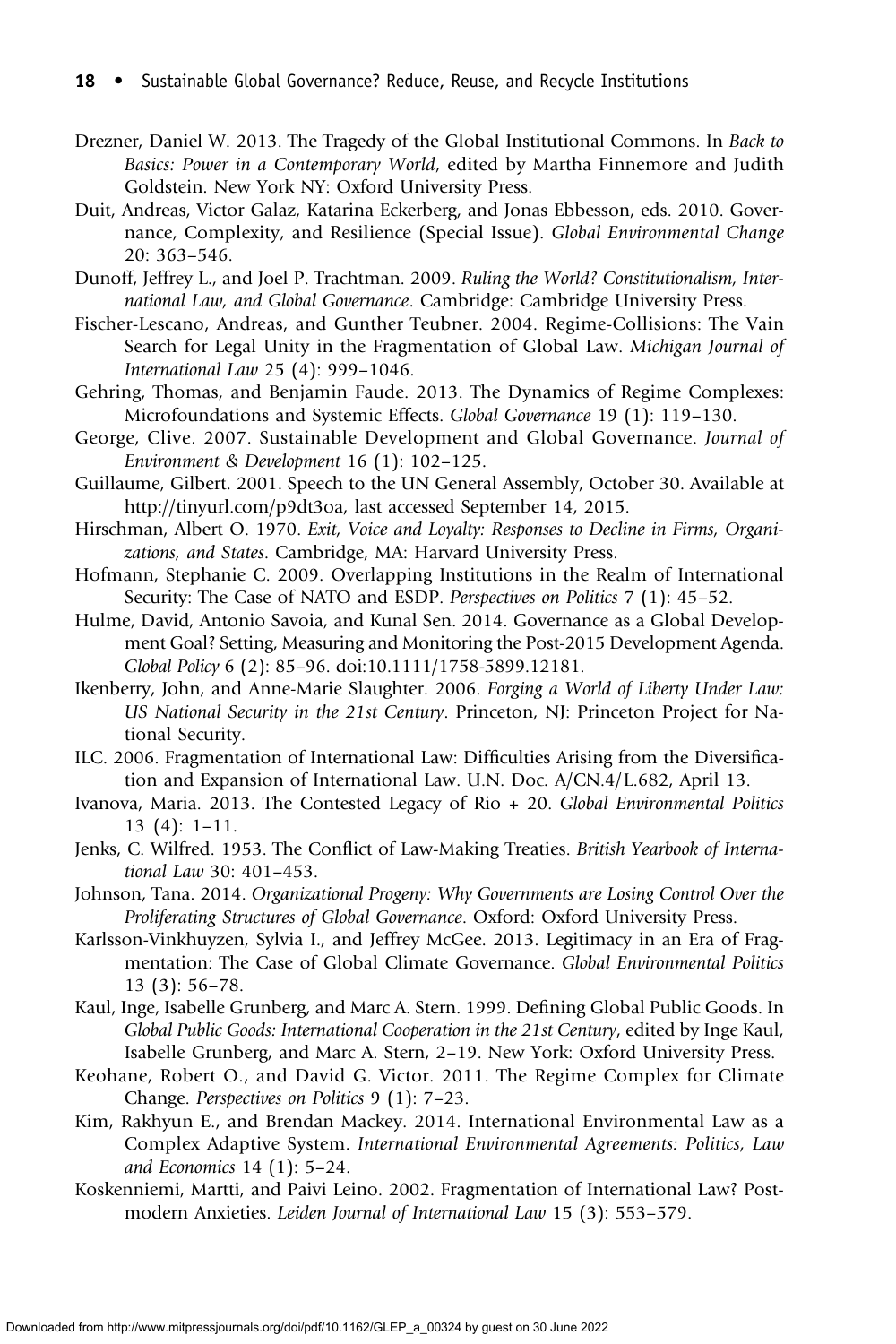- Mann, Howard. 2007. International Law-making: Problems of Coherence and Fragmentation. A summary of the Chatham House International Law discussion group meeting, March 23.
- March, James G., and Johan P. Olsen. 1998. The Institutional Dynamics of International Political Orders. International Organization 52 (4): 943–969.
- Marks, Michael P. 2011. Metaphors in International Relations Theory. New York: Palgrave Macmillan.
- Meadows, Donella H., Jorgen Randers, and Dennis L. Meadows. 2004. Limits to Growth: The 30-Year Update. White River Junction, VT: Chelsea Green.
- Mitchell, Ronald B. 2013. International Environmental Agreements Database Project, Version 2013.1. Available at http://iea.uoregon.edu/, accessed December 23, 2013.
- Muñoz, Miquel, Rachel Thrasher, and Adil Najam. 2009. Measuring the Negotiation Burden of Multilateral Environmental Agreements. Global Environmental Politics 9 (4): 1–13.
- Murphy, Kevin. 2012. The Social Pillar of Sustainable Development: A Literature Review and Framework for Policy Analysis. Sustainability: Science, Practice & Policy 8 (1):  $15-29.$
- Narlikar, Amrita, ed. 2010. Deadlocks in Multilateral Negotiations: Causes and Solutions. New York: Cambridge University Press.
- Newell, Peter. 2001. New Environmental Architectures and the Search for Effectiveness. Global Environmental Politics 1 (1): 35–44.
- Oberthür, Sebastian and Olav Schram Stokke, eds. 2011. Managing Institutional Complexity: Regime Interplay and Global Environmental Change. Cambridge, MA: MIT Press.
- Open Working Group. 2014. Proposal for Sustainable Development Goals. Document A/68/970. Available at https://sustainabledevelopment.un.org/focussdgs.html, accessed August 11, 2015.
- Orsini, Amandine, Jean-Frederic Morin, and Oran Young. 2013. Regime Complexes: A Buzz, a Boom or a Boost for Global Governance? Global Governance 19 (1): 27–39.
- Papa, Mihaela. 2010. State Dissatisfaction within Global Environmental Fora: Explaining the Pursuit of Forum Shopping. Doctoral Dissertation, The Fletcher School, Tufts University.
- Pauwelyn, Joost, and Luiz Eduardo Salles. 2009. Forum Shopping before International Tribunals: (Real) Concerns, (Im)possible Solutions. Cornell International Law Journal 42: 77–118.
- Pistorius, Robin. 1995. Forum Shopping: Issue Linkages in the Genetic Resources Issue. In International Organizations and Environmental Policy, edited by Robert V. Bartlett, Priya A. Kurian, and Madhu Malik, 209–222. Westport, CT: Greenwood Press.
- Prost, Mario, and Paul Kingsley Clark. 2006. Unity, Diversity and the Fragmentation of International Law: How Much Does the Multiplication of International Organizations Really Matter? Chinese Journal of International Law 5 (2): 341–370.
- Raustiala, Kal, and David G. Victor. 2004. The Regime Complex for Plant Genetic Resources. International Organization 58 (2): 277–309.
- Redclift, Michael. 2005. Sustainable Development (1987–2005): An Oxymoron Comes of Age. Sustainable Development 13 (4): 212–227.
- Romano, C. P. R. 2011. Taxonomy of International Rule of Law Institutions. Journal of International Dispute Settlement 2 (1): 241–277.
- Rosenau, James N. 1995. Governance in the 21st Century. Global Governance 1 (1): 13–43.